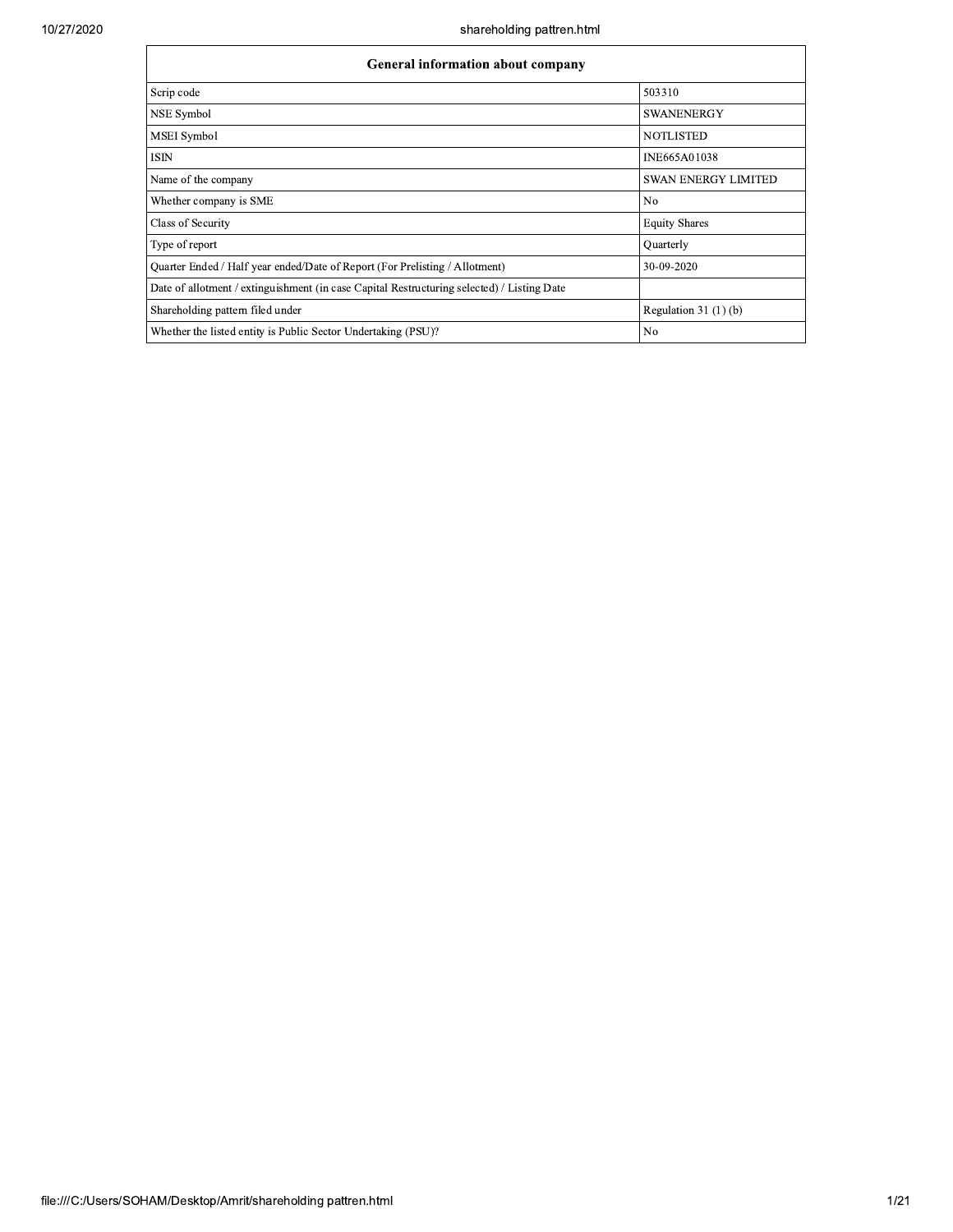|                | <b>Declaration</b>                                                                        |                |                                |                       |                             |  |  |  |  |  |  |
|----------------|-------------------------------------------------------------------------------------------|----------------|--------------------------------|-----------------------|-----------------------------|--|--|--|--|--|--|
| Sr.<br>No.     | Particular                                                                                | Yes/No         | Promoter and<br>Promoter Group | Public<br>shareholder | Non Promoter-<br>Non Public |  |  |  |  |  |  |
| $\mathbf{1}$   | Whether the Listed Entity has issued any partly paid up shares?                           | N <sub>0</sub> | N <sub>0</sub>                 | N <sub>0</sub>        | N <sub>0</sub>              |  |  |  |  |  |  |
| $\overline{2}$ | Whether the Listed Entity has issued any Convertible Securities<br>$\Omega$               | N <sub>o</sub> | No                             | N <sub>0</sub>        | N <sub>0</sub>              |  |  |  |  |  |  |
| $\overline{3}$ | Whether the Listed Entity has issued any Warrants?                                        | N <sub>0</sub> | N <sub>0</sub>                 | N <sub>0</sub>        | N <sub>0</sub>              |  |  |  |  |  |  |
| $\overline{4}$ | Whether the Listed Entity has any shares against which<br>depository receipts are issued? | N <sub>0</sub> | No                             | N <sub>0</sub>        | N <sub>0</sub>              |  |  |  |  |  |  |
| 5              | Whether the Listed Entity has any shares in locked-in?                                    | N <sub>0</sub> | N <sub>0</sub>                 | N <sub>0</sub>        | N <sub>0</sub>              |  |  |  |  |  |  |
| 6              | Whether any shares held by promoters are pledge or otherwise<br>encumbered?               | Yes            | Yes                            |                       |                             |  |  |  |  |  |  |
| $\overline{7}$ | Whether company has equity shares with differential voting<br>rights?                     | N <sub>0</sub> | N <sub>0</sub>                 | No                    | No                          |  |  |  |  |  |  |
| 8              | Whether the listed entity has any significant beneficial owner?                           | Yes            |                                |                       |                             |  |  |  |  |  |  |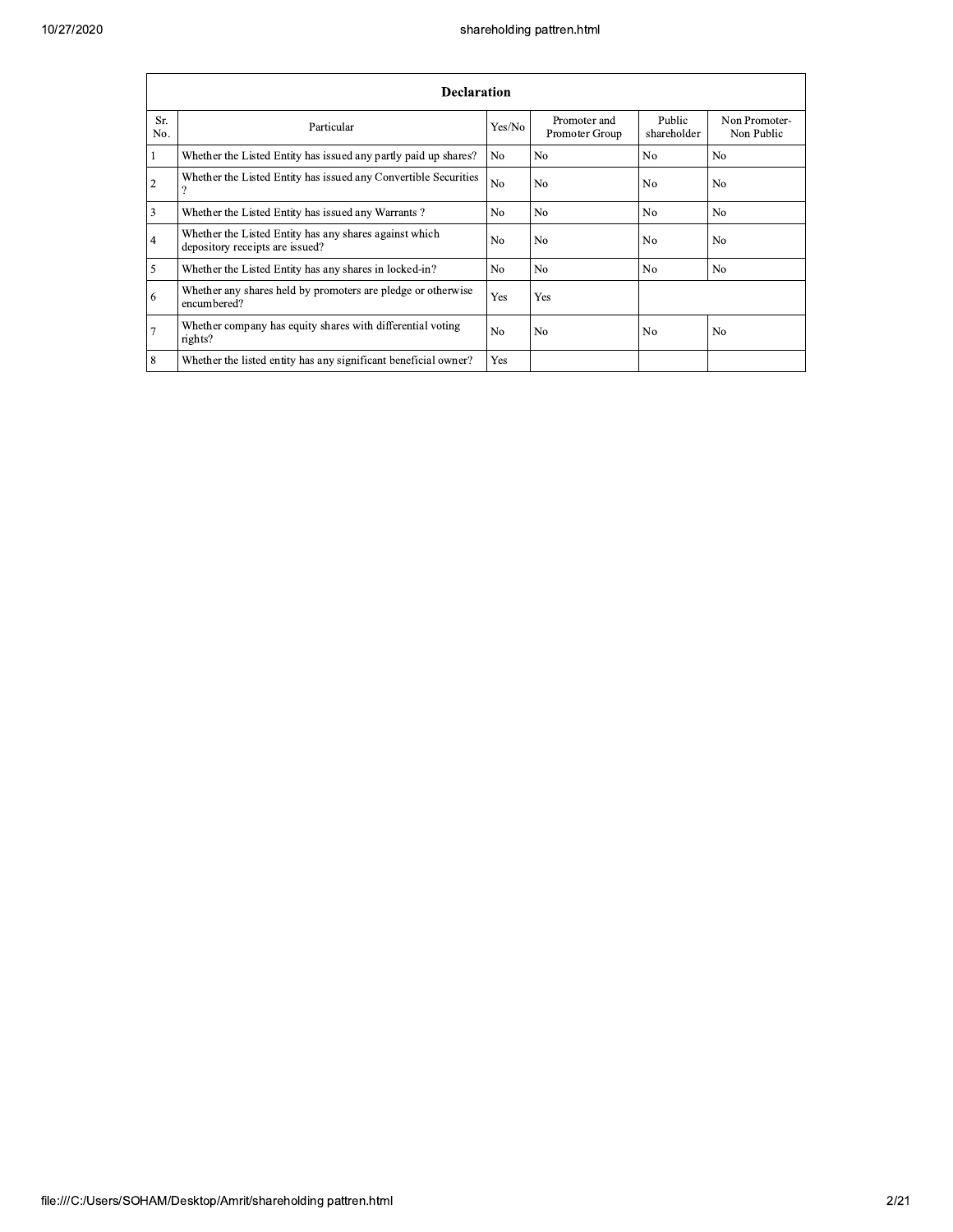|                 | Table I - Summary Statement holding of specified securities |                                  |                                        |                           |                          |                           |                                                  |                                                                  |               |           |                                   |  |
|-----------------|-------------------------------------------------------------|----------------------------------|----------------------------------------|---------------------------|--------------------------|---------------------------|--------------------------------------------------|------------------------------------------------------------------|---------------|-----------|-----------------------------------|--|
|                 | Category<br>of<br>shareholder<br>(II)                       |                                  | No. of                                 | No. Of<br>Partly<br>paid- | No. Of<br>shares         | Total nos.<br>shares held | Shareholding<br>as a % of total<br>no. of shares | Number of Voting Rights held in each class<br>of securities (IX) |               |           |                                   |  |
| Category<br>(1) |                                                             | Nos. Of<br>shareholders<br>(III) | fully paid<br>up equity<br>shares held | up<br>equity              | underlying<br>Depository | $(VII) =$<br>$(IV)+(V)+$  | (calculated as<br>per SCRR,                      | No of Voting (XIV) Rights                                        |               |           | Total as a<br>$%$ of<br>$(A+B+C)$ |  |
|                 |                                                             |                                  | (IV)                                   | shares<br>held<br>(V)     | Receipts<br>(VI)         | (VI)                      | 1957) (VIII)<br>As a % of<br>$(A+B+C2)$          | Class eg:<br>X                                                   | Class<br>eg:y | Total     |                                   |  |
| (A)             | Promoter<br>&<br>Promoter<br>Group                          | 13                               | 158500000                              |                           |                          | 158500000                 | 64.89                                            | 158500000                                                        |               | 158500000 | 64.89                             |  |
| (B)             | Public                                                      | 6905                             | 85757000                               |                           |                          | 85757000                  | 35.11                                            | 85757000                                                         |               | 85757000  | 35.11                             |  |
| (C)             | Non<br>Promoter-<br>Non Public                              |                                  |                                        |                           |                          |                           |                                                  |                                                                  |               |           |                                   |  |
| (C1)            | <b>Shares</b><br>underlying<br><b>DRs</b>                   |                                  |                                        |                           |                          |                           |                                                  |                                                                  |               |           |                                   |  |
| (C2)            | Shares held<br>by<br>Employee<br><b>Trusts</b>              |                                  |                                        |                           |                          |                           |                                                  |                                                                  |               |           |                                   |  |
|                 | Total                                                       | 6918                             | 244257000                              |                           |                          | 244257000                 | 100                                              | 244257000                                                        |               | 244257000 | 100                               |  |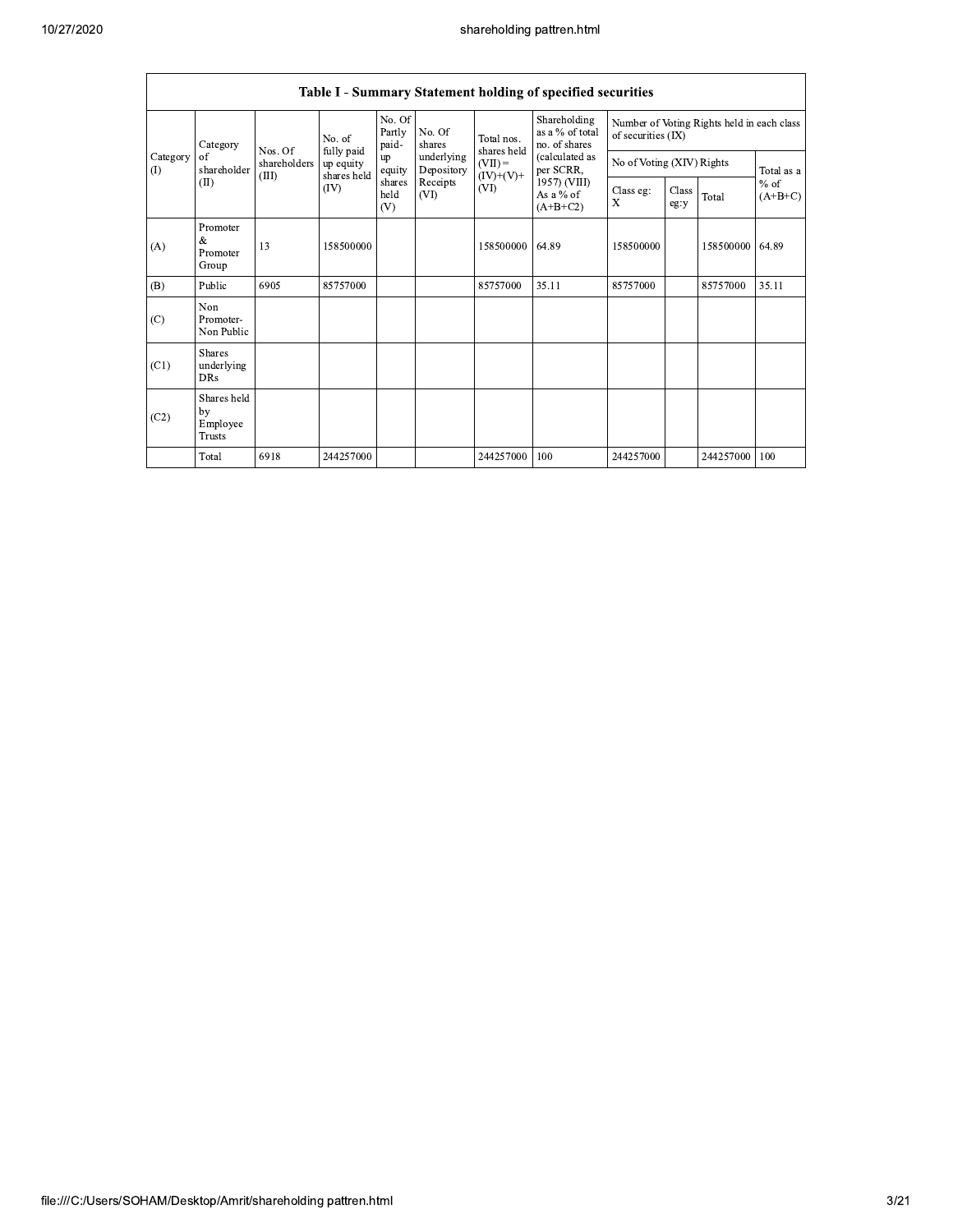|                 |                                                |                                                                                                                                                                         |                                                                 |                                                                                         | Table I - Summary Statement holding of specified securities                               |                                                  |         |                                                                     |                                         |                            |
|-----------------|------------------------------------------------|-------------------------------------------------------------------------------------------------------------------------------------------------------------------------|-----------------------------------------------------------------|-----------------------------------------------------------------------------------------|-------------------------------------------------------------------------------------------|--------------------------------------------------|---------|---------------------------------------------------------------------|-----------------------------------------|----------------------------|
| Category<br>(1) | Category<br>of<br>shareholder<br>(II)          | No. Of<br>No. of<br><b>Shares</b><br><b>Shares</b><br>Underlying<br>Underlying<br>Outstanding<br>Outstanding<br>convertible<br>Warrants<br>securities<br>$(X_i)$<br>(X) |                                                                 | No. Of<br><b>Shares</b><br>Underlying<br>Outstanding                                    | Shareholding, as a<br>% assuming full<br>conversion of<br>convertible<br>securities (as a | Number of<br>Locked in<br>shares (XII)           |         | Number of Shares<br>pledged or<br>otherwise<br>encumbered<br>(XIII) |                                         | Number of<br>equity shares |
|                 |                                                |                                                                                                                                                                         | convertible<br>securities and<br>No. Of<br>Warrants (Xi)<br>(a) | percentage of<br>diluted share<br>capital) (XI)=<br>$(VII)+(X)$ As a %<br>of $(A+B+C2)$ | No.<br>(a)                                                                                | As a<br>$%$ of<br>total<br>Shares<br>held<br>(b) | No. (a) | As a<br>$%$ of<br>total<br><b>Shares</b><br>held<br>(b)             | held in<br>dematerialized<br>form (XIV) |                            |
| (A)             | Promoter<br>&<br>Promoter<br>Group             |                                                                                                                                                                         |                                                                 |                                                                                         | 64.89                                                                                     |                                                  |         | 25321385 15.98                                                      |                                         | 158500000                  |
| (B)             | Public                                         |                                                                                                                                                                         |                                                                 |                                                                                         | 35.11                                                                                     |                                                  |         |                                                                     |                                         | 84730200                   |
| (C)             | Non<br>Promoter-<br>Non Public                 |                                                                                                                                                                         |                                                                 |                                                                                         |                                                                                           |                                                  |         |                                                                     |                                         |                            |
| (C1)            | <b>Shares</b><br>underlying<br><b>DRs</b>      |                                                                                                                                                                         |                                                                 |                                                                                         |                                                                                           |                                                  |         |                                                                     |                                         |                            |
| (C2)            | Shares held<br>by<br>Employee<br><b>Trusts</b> |                                                                                                                                                                         |                                                                 |                                                                                         |                                                                                           |                                                  |         |                                                                     |                                         |                            |
|                 | Total                                          |                                                                                                                                                                         |                                                                 |                                                                                         | 100                                                                                       |                                                  |         | 25321385 10.37                                                      |                                         | 243230200                  |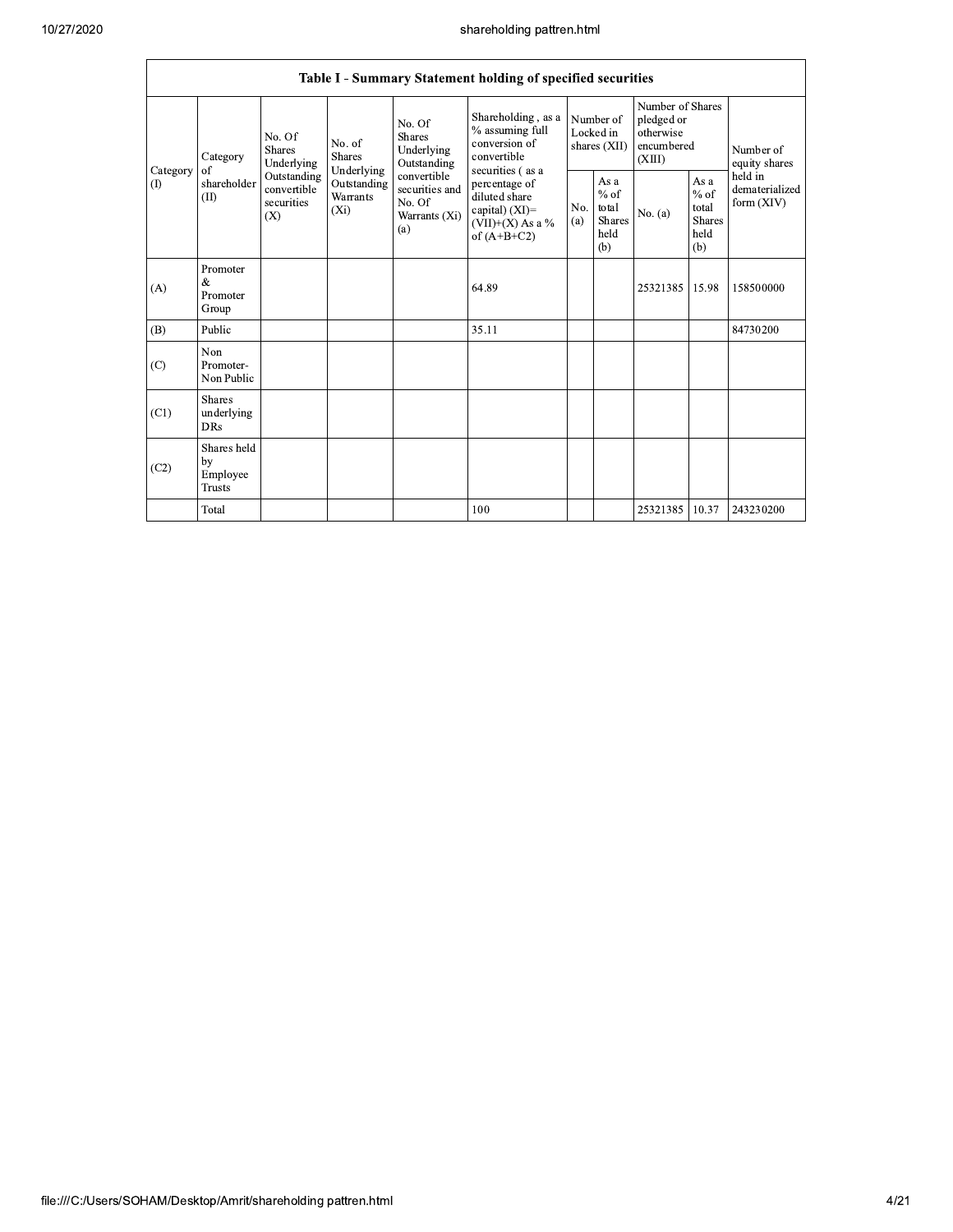|                                                                                                | Table II - Statement showing shareholding pattern of the Promoter and Promoter Group                    |                         |                                   |                                 |                                    |                                        |                                                  |                                                                  |               |           |                                 |
|------------------------------------------------------------------------------------------------|---------------------------------------------------------------------------------------------------------|-------------------------|-----------------------------------|---------------------------------|------------------------------------|----------------------------------------|--------------------------------------------------|------------------------------------------------------------------|---------------|-----------|---------------------------------|
|                                                                                                |                                                                                                         |                         |                                   | No.<br>Of                       | No. Of                             |                                        | Shareholding<br>as a % of<br>total no. of        | Number of Voting Rights held in each<br>class of securities (IX) |               |           |                                 |
| Sr.                                                                                            | Category &<br>Name of the                                                                               | Nos. Of<br>shareholders | No. of<br>fully paid<br>up equity | Partly<br>paid-<br>up           | shares<br>underlying<br>Depository | Total nos.<br>shares held<br>$(VII) =$ | shares<br>(calculated<br>as per                  | No of Voting (XIV) Rights                                        |               |           | Total<br>as a $\%$              |
|                                                                                                | Shareholders (I)                                                                                        | (III)                   | shares held<br>(IV)               | equity<br>shares<br>held<br>(V) | Receipts<br>(VI)                   | $(IV)+(V)+$<br>(VI)                    | SCRR,<br>1957) (VIII)<br>As a % of<br>$(A+B+C2)$ | Class eg: X                                                      | Class<br>eg y | Total     | of<br>Total<br>Voting<br>rights |
| А                                                                                              | Table II - Statement showing shareholding pattern of the Promoter and Promoter Group                    |                         |                                   |                                 |                                    |                                        |                                                  |                                                                  |               |           |                                 |
| (1)                                                                                            | Indian                                                                                                  |                         |                                   |                                 |                                    |                                        |                                                  |                                                                  |               |           |                                 |
| (a)                                                                                            | Individuals/Hindu<br>undivided Family                                                                   | $\overline{3}$          | 86500                             |                                 |                                    | 86500                                  | 0.04                                             | 86500                                                            |               | 86500     | 0.04                            |
| (d)                                                                                            | Any Other<br>(specify)                                                                                  | 10                      | 158413500                         |                                 |                                    | 158413500                              | 64.86                                            | 158413500                                                        |               | 158413500 | 64.86                           |
| Sub-Total<br>(A)(1)                                                                            |                                                                                                         | 13                      | 158500000                         |                                 |                                    | 158500000                              | 64.89                                            | 158500000                                                        |               | 158500000 | 64.89                           |
| (2)                                                                                            | Foreign                                                                                                 |                         |                                   |                                 |                                    |                                        |                                                  |                                                                  |               |           |                                 |
| Total<br>Shareholding<br>of Promoter<br>and<br>Promoter<br>Group $(A)=$<br>$(A)(1)+(A)$<br>(2) |                                                                                                         | 13                      | 158500000                         |                                 |                                    | 158500000                              | 64.89                                            | 158500000                                                        |               | 158500000 | 64.89                           |
| B                                                                                              | Table III - Statement showing shareholding pattern of the Public shareholder                            |                         |                                   |                                 |                                    |                                        |                                                  |                                                                  |               |           |                                 |
| (1)                                                                                            | Institutions                                                                                            |                         |                                   |                                 |                                    |                                        |                                                  |                                                                  |               |           |                                 |
| (a)                                                                                            | Mutual Funds                                                                                            | $\overline{c}$          | 10692                             |                                 |                                    | 10692                                  | $\overline{0}$                                   | 10692                                                            |               | 10692     | $\mathbf{0}$                    |
| (e)                                                                                            | Foreign Portfolio<br>Investors                                                                          | 9                       | 20076025                          |                                 |                                    | 20076025                               | 8.22                                             | 20076025                                                         |               | 20076025  | 8.22                            |
| (f)                                                                                            | Financial<br>Institutions/<br><b>Banks</b>                                                              | 7                       | 106504                            |                                 |                                    | 106504                                 | 0.04                                             | 106504                                                           |               | 106504    | 0.04                            |
| (g)                                                                                            | Insurance<br>Companies                                                                                  | $\mathbf{1}$            | 8828904                           |                                 |                                    | 8828904                                | 3.61                                             | 8828904                                                          |               | 8828904   | 3.61                            |
| Sub-Total<br>(B)(1)                                                                            |                                                                                                         | 19                      | 29022125                          |                                 |                                    | 29022125                               | 11.88                                            | 29022125                                                         |               | 29022125  | 11.88                           |
| (3)                                                                                            | Non-institutions                                                                                        |                         |                                   |                                 |                                    |                                        |                                                  |                                                                  |               |           |                                 |
| (a(i))                                                                                         | Individuals -<br>i.Individual<br>shareholders<br>holding nominal<br>share capital up<br>to Rs. 2 lakhs. | 6468                    | 4918106                           |                                 |                                    | 4918106                                | 2.01                                             | 4918106                                                          |               | 4918106   | 2.01                            |
| (e)                                                                                            | Any Other<br>(specify)                                                                                  | 418                     | 51816769                          |                                 |                                    | 51816769                               | 21.21                                            | 51816769                                                         |               | 51816769  | 21.21                           |
| Sub-Total<br>(B)(3)                                                                            |                                                                                                         | 6886                    | 56734875                          |                                 |                                    | 56734875                               | 23.23                                            | 56734875                                                         |               | 56734875  | 23.23                           |
| <b>Total Public</b><br>Shareholding<br>$(B)=(B)(1)+$<br>$(B)(2)+(B)$<br>(3)                    |                                                                                                         | 6905                    | 85757000                          |                                 |                                    | 85757000                               | 35.11                                            | 85757000                                                         |               | 85757000  | 35.11                           |
| C                                                                                              | Table IV - Statement showing shareholding pattern of the Non Promoter- Non Public shareholder           |                         |                                   |                                 |                                    |                                        |                                                  |                                                                  |               |           |                                 |
| Total (<br>$A+B+C2$ )                                                                          |                                                                                                         | 6918                    | 244257000                         |                                 |                                    | 244257000                              | 100                                              | 244257000                                                        |               | 244257000 | 100                             |
| Total<br>$(A+B+C)$                                                                             |                                                                                                         | 6918                    | 244257000                         |                                 |                                    | 244257000                              | 100                                              | 244257000                                                        |               | 244257000 | 100                             |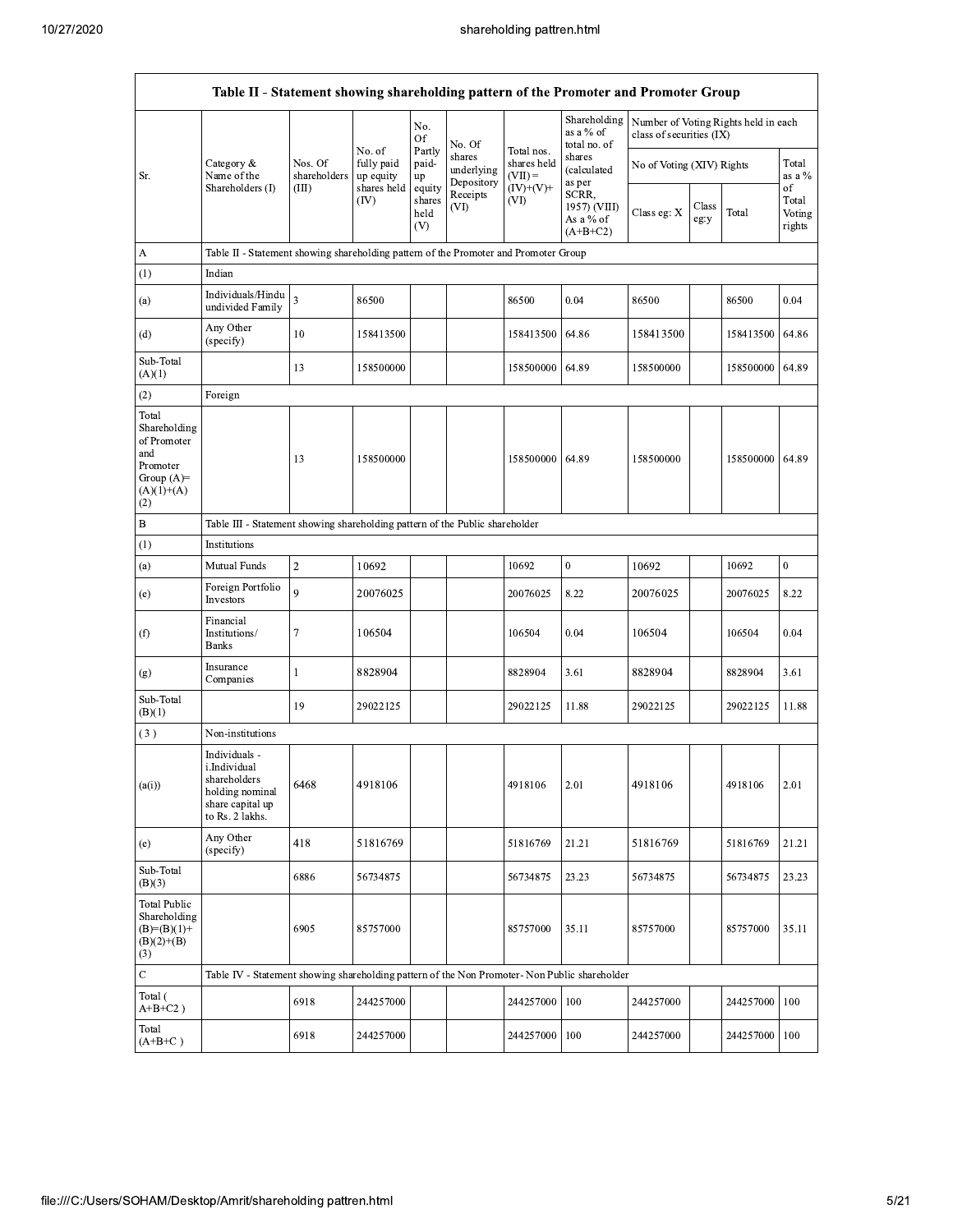|                                                                                          |                                                                                                                                                                         |                                                                 |                                                                                                                      | Table II - Statement showing shareholding pattern of the Promoter and Promoter Group          |                                                  |                                        |                                                                     |                                           |                            |
|------------------------------------------------------------------------------------------|-------------------------------------------------------------------------------------------------------------------------------------------------------------------------|-----------------------------------------------------------------|----------------------------------------------------------------------------------------------------------------------|-----------------------------------------------------------------------------------------------|--------------------------------------------------|----------------------------------------|---------------------------------------------------------------------|-------------------------------------------|----------------------------|
|                                                                                          | No. Of<br>No. of<br><b>Shares</b><br><b>Shares</b><br>Underlying<br>Underlying<br>Outstanding<br>Outstanding<br>convertible<br>Warrants<br>securities<br>$(X_i)$<br>(X) |                                                                 | No. Of Shares<br>Underlying<br>Outstanding                                                                           | Shareholding, as a %<br>assuming full<br>conversion of                                        |                                                  | Number of<br>Locked in<br>shares (XII) | Number of Shares<br>pledged or<br>otherwise<br>encumbered<br>(XIII) |                                           | Number of<br>equity shares |
| Sr.                                                                                      |                                                                                                                                                                         | convertible<br>securities and<br>No. Of<br>Warrants (Xi)<br>(a) | convertible securities (<br>as a percentage of<br>diluted share capital)<br>$(XI)=(VII)+(X) As a %$<br>of $(A+B+C2)$ | No.<br>(a)                                                                                    | As a<br>$%$ of<br>total<br>Shares<br>held<br>(b) | No. (a)                                | As a<br>$%$ of<br>total<br><b>Shares</b><br>held<br>(b)             | held in<br>dematerialized<br>form $(XIV)$ |                            |
| A                                                                                        |                                                                                                                                                                         |                                                                 |                                                                                                                      | Table II - Statement showing shareholding pattern of the Promoter and Promoter Group          |                                                  |                                        |                                                                     |                                           |                            |
| (1)                                                                                      | Indian                                                                                                                                                                  |                                                                 |                                                                                                                      |                                                                                               |                                                  |                                        |                                                                     |                                           |                            |
| (a)                                                                                      |                                                                                                                                                                         |                                                                 |                                                                                                                      | 0.04                                                                                          |                                                  |                                        | $\boldsymbol{0}$                                                    | $\boldsymbol{0}$                          | 86500                      |
| (d)                                                                                      |                                                                                                                                                                         |                                                                 |                                                                                                                      | 64.86                                                                                         |                                                  |                                        | 25321385                                                            | 15.98                                     | 158413500                  |
| Sub-Total (A)<br>(1)                                                                     |                                                                                                                                                                         |                                                                 |                                                                                                                      | 64.89                                                                                         |                                                  |                                        | 25321385                                                            | 15.98                                     | 158500000                  |
| (2)                                                                                      | Foreign                                                                                                                                                                 |                                                                 |                                                                                                                      |                                                                                               |                                                  |                                        |                                                                     |                                           |                            |
| Total<br>Shareholding<br>of Promoter<br>and Promoter<br>Group $(A)$ =<br>$(A)(1)+(A)(2)$ |                                                                                                                                                                         |                                                                 |                                                                                                                      | 64.89                                                                                         |                                                  |                                        | 25321385   15.98                                                    |                                           | 158500000                  |
| B                                                                                        |                                                                                                                                                                         |                                                                 |                                                                                                                      | Table III - Statement showing shareholding pattern of the Public shareholder                  |                                                  |                                        |                                                                     |                                           |                            |
| (1)                                                                                      | Institutions                                                                                                                                                            |                                                                 |                                                                                                                      |                                                                                               |                                                  |                                        |                                                                     |                                           |                            |
| (a)                                                                                      |                                                                                                                                                                         |                                                                 |                                                                                                                      | $\boldsymbol{0}$                                                                              |                                                  |                                        |                                                                     |                                           | 10692                      |
| (e)                                                                                      |                                                                                                                                                                         |                                                                 |                                                                                                                      | 8.22                                                                                          |                                                  |                                        |                                                                     |                                           | 20076025                   |
| (f)                                                                                      |                                                                                                                                                                         |                                                                 |                                                                                                                      | 0.04                                                                                          |                                                  |                                        |                                                                     |                                           | 6004                       |
| (g)                                                                                      |                                                                                                                                                                         |                                                                 |                                                                                                                      | 3.61                                                                                          |                                                  |                                        |                                                                     |                                           | 8828904                    |
| Sub-Total (B)<br>$\left(1\right)$                                                        |                                                                                                                                                                         |                                                                 |                                                                                                                      | 11.88                                                                                         |                                                  |                                        |                                                                     |                                           | 28921625                   |
| (3)                                                                                      | Non-institutions                                                                                                                                                        |                                                                 |                                                                                                                      |                                                                                               |                                                  |                                        |                                                                     |                                           |                            |
| (a(i))                                                                                   |                                                                                                                                                                         |                                                                 |                                                                                                                      | 2.01                                                                                          |                                                  |                                        |                                                                     |                                           | 4119306                    |
| (e)                                                                                      |                                                                                                                                                                         |                                                                 |                                                                                                                      | 21.21                                                                                         |                                                  |                                        |                                                                     |                                           | 51689269                   |
| Sub-Total (B)<br>(3)                                                                     |                                                                                                                                                                         |                                                                 |                                                                                                                      | 23.23                                                                                         |                                                  |                                        |                                                                     |                                           | 55808575                   |
| <b>Total Public</b><br>Shareholding<br>$(B)=(B)(1)+$<br>$(B)(2)+(B)(3)$                  |                                                                                                                                                                         |                                                                 |                                                                                                                      | 35.11                                                                                         |                                                  |                                        |                                                                     |                                           | 84730200                   |
| $\mathbf C$                                                                              |                                                                                                                                                                         |                                                                 |                                                                                                                      | Table IV - Statement showing shareholding pattern of the Non Promoter- Non Public shareholder |                                                  |                                        |                                                                     |                                           |                            |
| Total (                                                                                  |                                                                                                                                                                         |                                                                 |                                                                                                                      | 100                                                                                           |                                                  |                                        |                                                                     |                                           | 243230200                  |
| $A+B+C2$ )<br>Total<br>$(A+B+C)$                                                         |                                                                                                                                                                         |                                                                 |                                                                                                                      | 100                                                                                           |                                                  |                                        | 25321385                                                            | 10.37                                     | 243230200                  |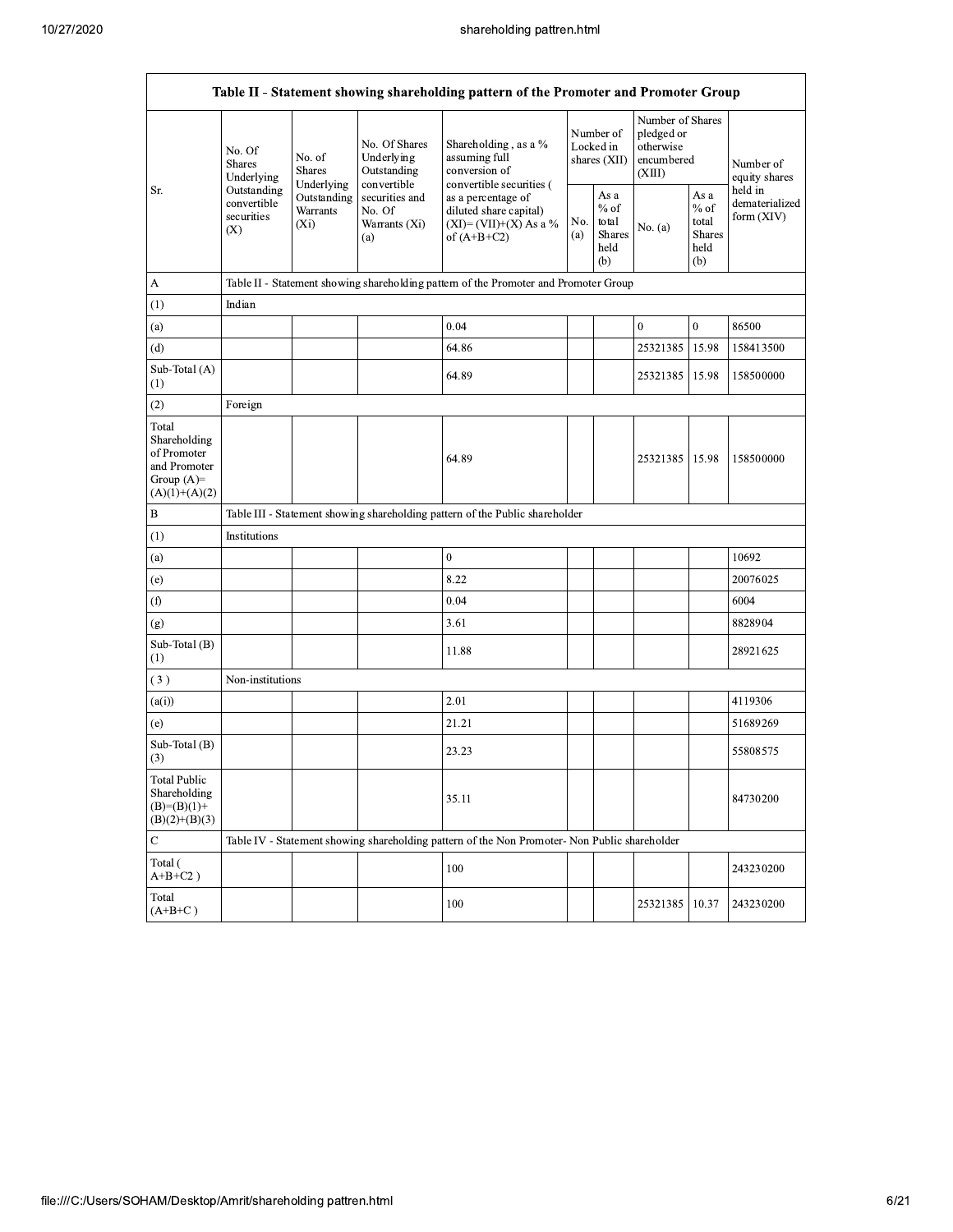|                                                                                                                                                                                          |                                                                             |                                         | shareholding pattren.html           |                          |
|------------------------------------------------------------------------------------------------------------------------------------------------------------------------------------------|-----------------------------------------------------------------------------|-----------------------------------------|-------------------------------------|--------------------------|
|                                                                                                                                                                                          |                                                                             | Individuals/Hindu undivided Family      |                                     |                          |
| Searial No.                                                                                                                                                                              | $\mathbf{1}$                                                                | $\overline{c}$                          | $\overline{\mathbf{3}}$             |                          |
| Name of the<br>Shareholders (I)                                                                                                                                                          | <b>VINITA NIKHIL</b><br><b>MERCHANT</b>                                     | <b>BHAVIK NIKHIL</b><br><b>MERCHANT</b> | NIKHIL VASANTLAL<br><b>MERCHANT</b> | Click here to go<br>back |
| PAN $(II)$                                                                                                                                                                               | APZPM3319J                                                                  | APYPM9298M                              | AAEPM1722D                          | Total                    |
| No. of fully paid<br>up equity shares<br>held (IV)                                                                                                                                       | 41500                                                                       | 41000                                   | 4000                                | 86500                    |
| No. Of Partly paid-<br>up equity shares<br>held $(V)$                                                                                                                                    |                                                                             |                                         |                                     |                          |
| No. Of shares<br>underlying<br>Depository<br>Receipts (VI)                                                                                                                               |                                                                             |                                         |                                     |                          |
| Total nos. shares<br>held $(VII) = (IV) +$<br>$(V)$ + $(VI)$                                                                                                                             | 41500                                                                       | 41000                                   | 4000                                | 86500                    |
| Shareholding as a<br>% of total no. of<br>shares (calculated<br>as per SCRR,<br>1957) (VIII) As a<br>% of $(A+B+C2)$                                                                     | 0.02                                                                        | 0.02                                    | $\boldsymbol{0}$                    | 0.04                     |
|                                                                                                                                                                                          | Number of Voting Rights held in each class of securities (IX)               |                                         |                                     |                          |
| Class eg: $X$                                                                                                                                                                            | 41500                                                                       | 41000                                   | 4000                                | 86500                    |
| Class eg:y                                                                                                                                                                               |                                                                             |                                         |                                     |                          |
| Total                                                                                                                                                                                    | 41500                                                                       | 41000                                   | 4000                                | 86500                    |
| Total as a % of<br>Total Voting rights                                                                                                                                                   | 0.02                                                                        | 0.02                                    | $\boldsymbol{0}$                    | 0.04                     |
| No. Of Shares<br>Underlying<br>Outstanding<br>convertible<br>securities $(X)$                                                                                                            |                                                                             |                                         |                                     |                          |
| No. of Shares<br>Underlying<br>Outstanding<br>Warrants (Xi)                                                                                                                              |                                                                             |                                         |                                     |                          |
| No. Of Shares<br>Underlying<br>Outstanding<br>convertible<br>securities and No.<br>Of Warrants (Xi)<br>(a)                                                                               |                                                                             |                                         |                                     |                          |
| Shareholding, as a<br>% assuming full<br>conversion of<br>convertible<br>securities (as a<br>percentage of<br>diluted share<br>capital) (XI)=<br>$(VII)+(Xi)(a) As a$<br>% of $(A+B+C2)$ | 0.02                                                                        | 0.02                                    | $\mathbf{0}$                        | 0.04                     |
| Number of Locked in shares (XII)                                                                                                                                                         |                                                                             |                                         |                                     |                          |
| No. (a)                                                                                                                                                                                  |                                                                             |                                         |                                     |                          |
| As a % of total<br>Shares held (b)                                                                                                                                                       |                                                                             |                                         |                                     |                          |
| No. $(a)$                                                                                                                                                                                | Number of Shares pledged or otherwise encumbered (XIII)<br>$\boldsymbol{0}$ | $\boldsymbol{0}$                        | $\boldsymbol{0}$                    | $\bf{0}$                 |
| As a % of total                                                                                                                                                                          |                                                                             |                                         |                                     |                          |
| Shares held (b)                                                                                                                                                                          | $\boldsymbol{0}$                                                            | $\boldsymbol{0}$                        | $\boldsymbol{0}$                    | $\boldsymbol{0}$         |
| Number of equity<br>shares held in<br>dematerialized<br>form $(XIV)$                                                                                                                     | 41500                                                                       | 41000                                   | 4000                                | 86500                    |
|                                                                                                                                                                                          |                                                                             |                                         |                                     |                          |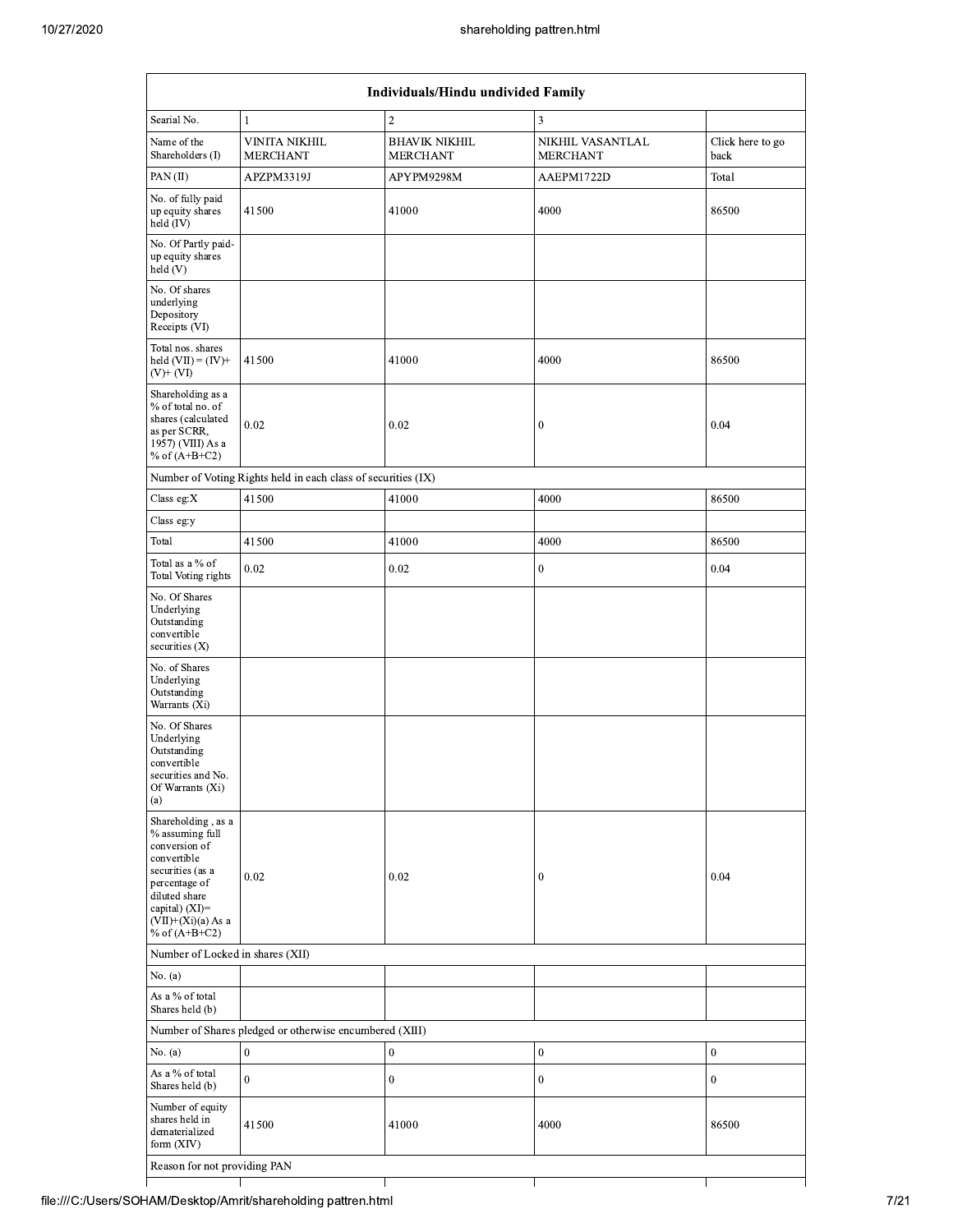| Reason for not<br>providing PAN |          |          |          |  |
|---------------------------------|----------|----------|----------|--|
| Shareholder type                | Promoter | Promoter | Promoter |  |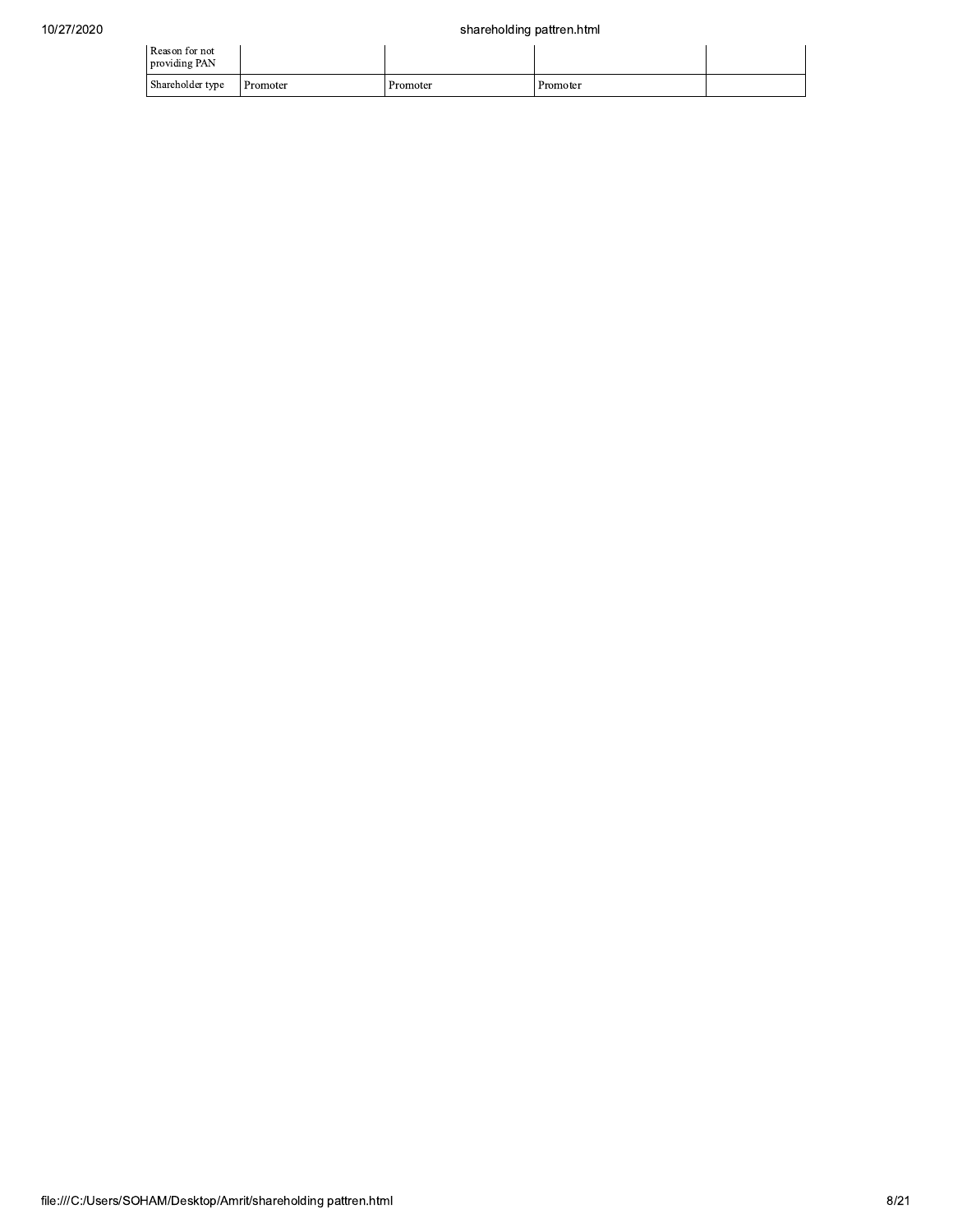|                                                                                                                                                                                        | Any Other (specify)                                           |                                                                    |                                                                                    |                                                                                                    |                                                                      |                                                                           |                                                                      |  |  |  |  |
|----------------------------------------------------------------------------------------------------------------------------------------------------------------------------------------|---------------------------------------------------------------|--------------------------------------------------------------------|------------------------------------------------------------------------------------|----------------------------------------------------------------------------------------------------|----------------------------------------------------------------------|---------------------------------------------------------------------------|----------------------------------------------------------------------|--|--|--|--|
| Searial No.                                                                                                                                                                            | $\mathbf{1}$                                                  | $\sqrt{2}$                                                         | 3                                                                                  | $\overline{4}$                                                                                     | 5                                                                    | 6                                                                         | $\overline{7}$                                                       |  |  |  |  |
| Category                                                                                                                                                                               | <b>Bodies</b><br>Corporate                                    | <b>Bodies</b><br>Corporate                                         | <b>Bodies</b><br>Corporate                                                         | <b>Bodies</b><br>Corporate                                                                         | <b>Bodies</b><br>Corporate                                           | <b>Bodies</b><br>Corporate                                                | <b>Bodies</b><br>Corporate                                           |  |  |  |  |
| Name of the<br>Shareholders (I)                                                                                                                                                        | DAVE IMPEX<br><b>PRIVATE</b><br><b>LIMITED</b>                | <b>SWAN</b><br><b>REALTORS</b><br><b>PRIVATE</b><br><b>LIMITED</b> | <b>SWAN</b><br><b>ENGITECH</b><br><b>WORKS</b><br><b>PRIVATE</b><br><b>LIMITED</b> | <b>DAVE</b><br><b>LEASING</b><br><b>AND</b><br><b>HOLDINGS</b><br><b>PRIVATE</b><br><b>LIMITED</b> | SAHAJANAND<br><b>SOAPS AND</b><br><b>CHEMICALS</b><br><b>PVT LTD</b> | <b>DHANKALASH</b><br><b>TRADECOMM</b><br><b>PRIVATE</b><br><b>LIMITED</b> | <b>FORCEFUL</b><br><b>VINCOM</b><br><b>PRIVATE</b><br><b>LIMITED</b> |  |  |  |  |
| PAN(II)                                                                                                                                                                                | AAACD1314M                                                    | AAFCS3263D                                                         | AAACS6331H                                                                         | AABCD3185F                                                                                         | AACCS7368A                                                           | AADCD1886F                                                                | AABCF3799H                                                           |  |  |  |  |
| No. of the<br>Shareholders (I)                                                                                                                                                         | 1                                                             | 1                                                                  | 1                                                                                  | 1                                                                                                  | $\mathbf{1}$                                                         | $\mathbf{1}$                                                              | 1                                                                    |  |  |  |  |
| No. of fully paid<br>up equity shares<br>held (IV)                                                                                                                                     | 46030400                                                      | 41589000                                                           | 38402858                                                                           | 7440800                                                                                            | 6610000                                                              | 4000000                                                                   | 4000000                                                              |  |  |  |  |
| No. Of Partly<br>paid-up equity<br>shares held (V)                                                                                                                                     |                                                               |                                                                    |                                                                                    |                                                                                                    |                                                                      |                                                                           |                                                                      |  |  |  |  |
| No. Of shares<br>underlying<br>Depository<br>Receipts (VI)                                                                                                                             |                                                               |                                                                    |                                                                                    |                                                                                                    |                                                                      |                                                                           |                                                                      |  |  |  |  |
| Total nos. shares<br>held $(VII) =$<br>$(IV)+(V)+(VI)$                                                                                                                                 | 46030400                                                      | 41589000                                                           | 38402858                                                                           | 7440800                                                                                            | 6610000                                                              | 4000000                                                                   | 4000000                                                              |  |  |  |  |
| Shareholding as<br>a % of total no.<br>of shares<br>(calculated as<br>per SCRR,<br>1957) (VIII) As<br>a % of<br>$(A+B+C2)$                                                             | 18.85                                                         | 17.03                                                              | 15.72                                                                              | 3.05                                                                                               | 2.71                                                                 | 1.64                                                                      | 1.64                                                                 |  |  |  |  |
|                                                                                                                                                                                        | Number of Voting Rights held in each class of securities (IX) |                                                                    |                                                                                    |                                                                                                    |                                                                      |                                                                           |                                                                      |  |  |  |  |
| Class eg: X                                                                                                                                                                            | 46030400                                                      | 41589000                                                           | 38402858                                                                           | 7440800                                                                                            | 6610000                                                              | 4000000                                                                   | 4000000                                                              |  |  |  |  |
| Class eg:y                                                                                                                                                                             |                                                               |                                                                    |                                                                                    |                                                                                                    |                                                                      |                                                                           |                                                                      |  |  |  |  |
| Total                                                                                                                                                                                  | 46030400                                                      | 41589000                                                           | 38402858                                                                           | 7440800                                                                                            | 6610000                                                              | 4000000                                                                   | 4000000                                                              |  |  |  |  |
| Total as a % of<br><b>Total Voting</b><br>rights                                                                                                                                       | 18.85                                                         | 17.03                                                              | 15.72                                                                              | 3.05                                                                                               | 2.71                                                                 | 1.64                                                                      | 1.64                                                                 |  |  |  |  |
| No. Of Shares<br>Underlying<br>Outstanding<br>convertible<br>securities $(X)$                                                                                                          |                                                               |                                                                    |                                                                                    |                                                                                                    |                                                                      |                                                                           |                                                                      |  |  |  |  |
| No. of Shares<br>Underlying<br>Outstanding<br>Warrants (Xi)                                                                                                                            |                                                               |                                                                    |                                                                                    |                                                                                                    |                                                                      |                                                                           |                                                                      |  |  |  |  |
| No. Of Shares<br>Underlying<br>Outstanding<br>convertible<br>securities and<br>No. Of Warrants<br>(Xi)(a)                                                                              |                                                               |                                                                    |                                                                                    |                                                                                                    |                                                                      |                                                                           |                                                                      |  |  |  |  |
| Shareholding,<br>as a % assuming<br>full conversion<br>of convertible<br>securities (as a<br>percentage of<br>diluted share<br>capital) $(XI)=$<br>$(VII)+(X)$ As a<br>% of $(A+B+C2)$ | 18.85                                                         | 17.03                                                              | 15.72                                                                              | 3.05                                                                                               | 2.71                                                                 | 1.64                                                                      | 1.64                                                                 |  |  |  |  |
|                                                                                                                                                                                        | Number of Locked in shares (XII)                              |                                                                    |                                                                                    |                                                                                                    |                                                                      |                                                                           |                                                                      |  |  |  |  |
| No. (a)                                                                                                                                                                                |                                                               |                                                                    |                                                                                    |                                                                                                    |                                                                      |                                                                           |                                                                      |  |  |  |  |
| As a % of total<br>Shares held (b)                                                                                                                                                     |                                                               |                                                                    |                                                                                    |                                                                                                    |                                                                      |                                                                           |                                                                      |  |  |  |  |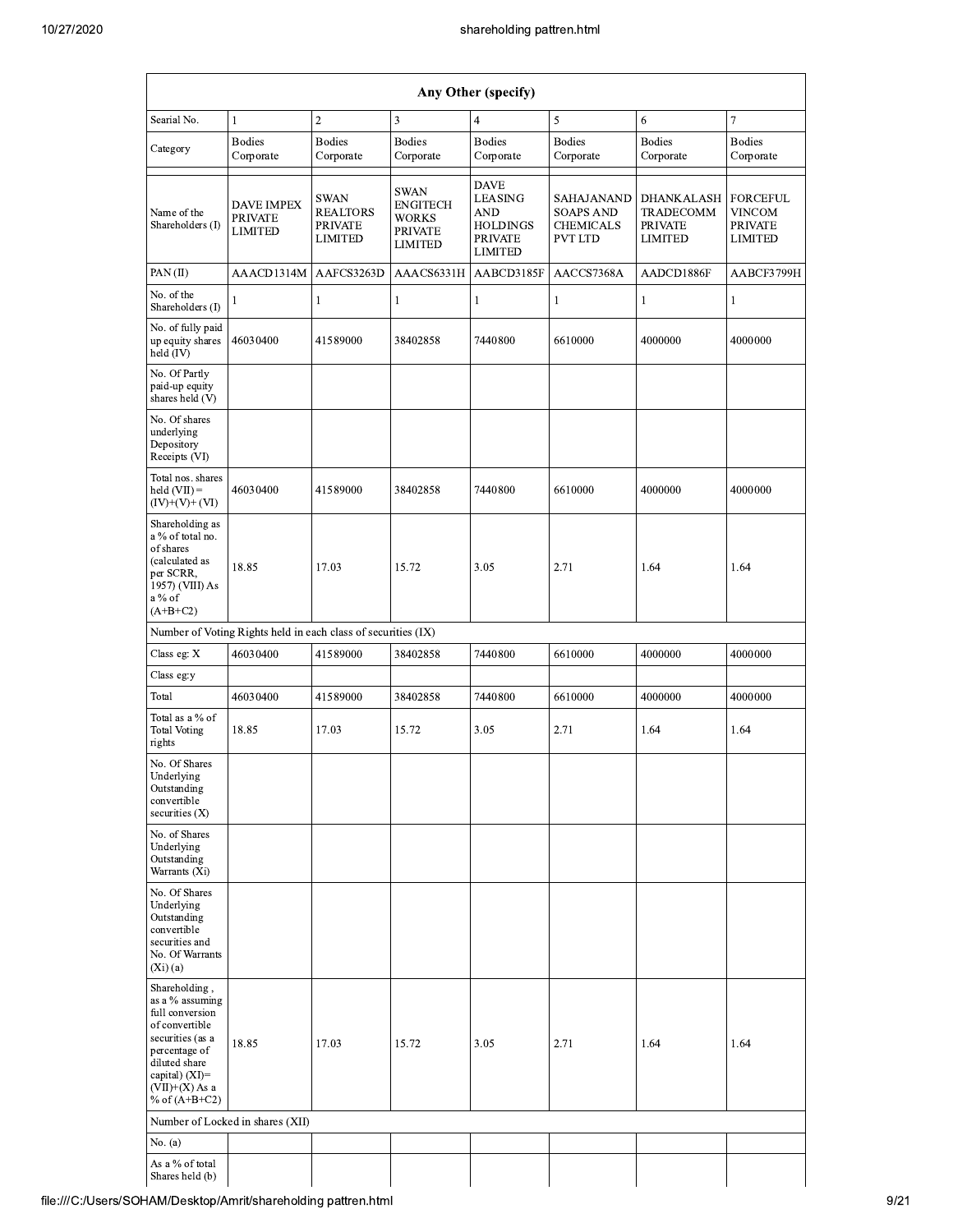|                                                                         | Number of Shares pledged or otherwise encumbered (XIII) |                   |                   |                   |                |                |                   |  |  |  |  |
|-------------------------------------------------------------------------|---------------------------------------------------------|-------------------|-------------------|-------------------|----------------|----------------|-------------------|--|--|--|--|
| No. $(a)$                                                               | 25321385                                                | $\bf{0}$          | $\overline{0}$    | $\theta$          | $\theta$       | $\Omega$       | $\Omega$          |  |  |  |  |
| As a % of total<br>Shares held (b)                                      | 55.01                                                   | $\theta$          | $\bf{0}$          | $\theta$          | $\theta$       | $\theta$       | $\theta$          |  |  |  |  |
| Number of<br>equity shares<br>held in<br>dematerialized<br>form $(XIV)$ | 46030400                                                | 41589000          | 38402858          | 7440800           | 6610000        | 4000000        | 4000000           |  |  |  |  |
| Reason for not providing PAN                                            |                                                         |                   |                   |                   |                |                |                   |  |  |  |  |
| Reason for not<br>providing PAN                                         |                                                         |                   |                   |                   |                |                |                   |  |  |  |  |
| Shareholder<br>type                                                     | Promoter<br>Group                                       | Promoter<br>Group | Promoter<br>Group | Promoter<br>Group | Promoter Group | Promoter Group | Promoter<br>Group |  |  |  |  |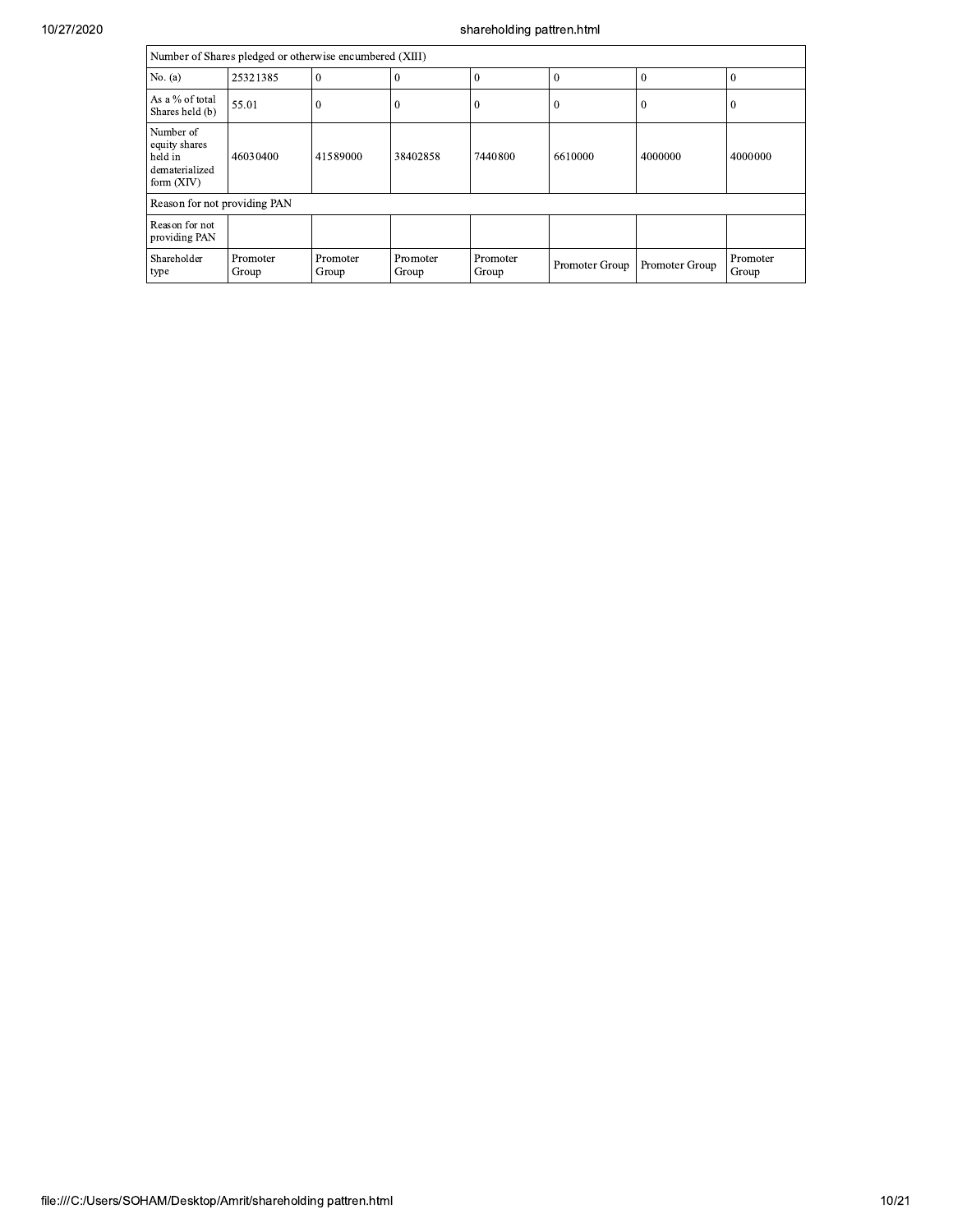|                                                                                                                                                                                      |                                                               | shareholding pattren.html                   |                                                       |               |
|--------------------------------------------------------------------------------------------------------------------------------------------------------------------------------------|---------------------------------------------------------------|---------------------------------------------|-------------------------------------------------------|---------------|
|                                                                                                                                                                                      |                                                               | Any Other (specify)                         |                                                       |               |
| Searial No.                                                                                                                                                                          | $\,$ 8 $\,$                                                   | 9                                           | 10                                                    |               |
|                                                                                                                                                                                      |                                                               |                                             |                                                       | Click here to |
| Category                                                                                                                                                                             | <b>Bodies Corporate</b>                                       | <b>Bodies Corporate</b>                     | <b>Bodies Corporate</b>                               | go back       |
| Name of the<br>Shareholders (I)                                                                                                                                                      | <b>BANSHIDHAR TRADERS</b><br>PRIVATE LIMITED                  | <b>INDERLOK DEALCOMM</b><br>PRIVATE LIMITED | <b>SWAN</b><br><b>INTERNATIONAL</b><br><b>LIMITED</b> |               |
| PAN(II)                                                                                                                                                                              | AADCB8055E                                                    | AACCI1061N                                  | AAECS4774Q                                            | Total         |
| No. of the<br>Shareholders (I)                                                                                                                                                       | $\mathbf{1}$                                                  | 1                                           | 1                                                     | 10            |
| No. of fully paid<br>up equity shares<br>held (IV)                                                                                                                                   | 4000000                                                       | 4000000                                     | 2340442                                               | 158413500     |
| No. Of Partly paid-<br>up equity shares<br>held (V)                                                                                                                                  |                                                               |                                             |                                                       |               |
| No. Of shares<br>underlying<br>Depository<br>Receipts (VI)                                                                                                                           |                                                               |                                             |                                                       |               |
| Total nos. shares<br>held $(VII) = (IV) +$<br>$(V)+(VI)$                                                                                                                             | 4000000                                                       | 4000000                                     | 2340442                                               | 158413500     |
| Shareholding as a<br>% of total no. of<br>shares (calculated<br>as per SCRR,<br>1957) (VIII) As a<br>% of $(A+B+C2)$                                                                 | 1.64                                                          | 1.64                                        | 0.96                                                  | 64.86         |
|                                                                                                                                                                                      | Number of Voting Rights held in each class of securities (IX) |                                             |                                                       |               |
| Class eg: X                                                                                                                                                                          | 4000000                                                       | 4000000                                     | 2340442                                               | 158413500     |
| Class eg:y                                                                                                                                                                           |                                                               |                                             |                                                       |               |
| Total                                                                                                                                                                                | 4000000                                                       | 4000000                                     | 2340442                                               | 158413500     |
| Total as a % of<br><b>Total Voting rights</b>                                                                                                                                        | 1.64                                                          | 1.64                                        | 0.96                                                  | 64.86         |
| No. Of Shares<br>Underlying<br>Outstanding<br>convertible<br>securities (X)                                                                                                          |                                                               |                                             |                                                       |               |
| No. of Shares<br>Underlying<br>Outstanding<br>Warrants (Xi)                                                                                                                          |                                                               |                                             |                                                       |               |
| No. Of Shares<br>Underlying<br>Outstanding<br>convertible<br>securities and No.<br>Of Warrants (Xi)<br>(a)                                                                           |                                                               |                                             |                                                       |               |
| Shareholding, as a<br>% assuming full<br>conversion of<br>convertible<br>securities (as a<br>percentage of<br>diluted share<br>capital) (XI)=<br>$(VII)+(X)$ As a %<br>of $(A+B+C2)$ | 1.64                                                          | 1.64                                        | 0.96                                                  | 64.86         |
| Number of Locked in shares (XII)                                                                                                                                                     |                                                               |                                             |                                                       |               |
| No. (a)                                                                                                                                                                              |                                                               |                                             |                                                       |               |
| As a % of total<br>Shares held (b)                                                                                                                                                   |                                                               |                                             |                                                       |               |
|                                                                                                                                                                                      | Number of Shares pledged or otherwise encumbered (XIII)       |                                             |                                                       |               |
| No. $(a)$                                                                                                                                                                            | $\boldsymbol{0}$                                              | $\boldsymbol{0}$                            | $\boldsymbol{0}$                                      | 25321385      |
| As a % of total                                                                                                                                                                      | $\mathbf{0}$                                                  | $\mathbf{0}$                                | $\boldsymbol{0}$                                      | 15.98         |
| Shares held (b)                                                                                                                                                                      |                                                               |                                             |                                                       |               |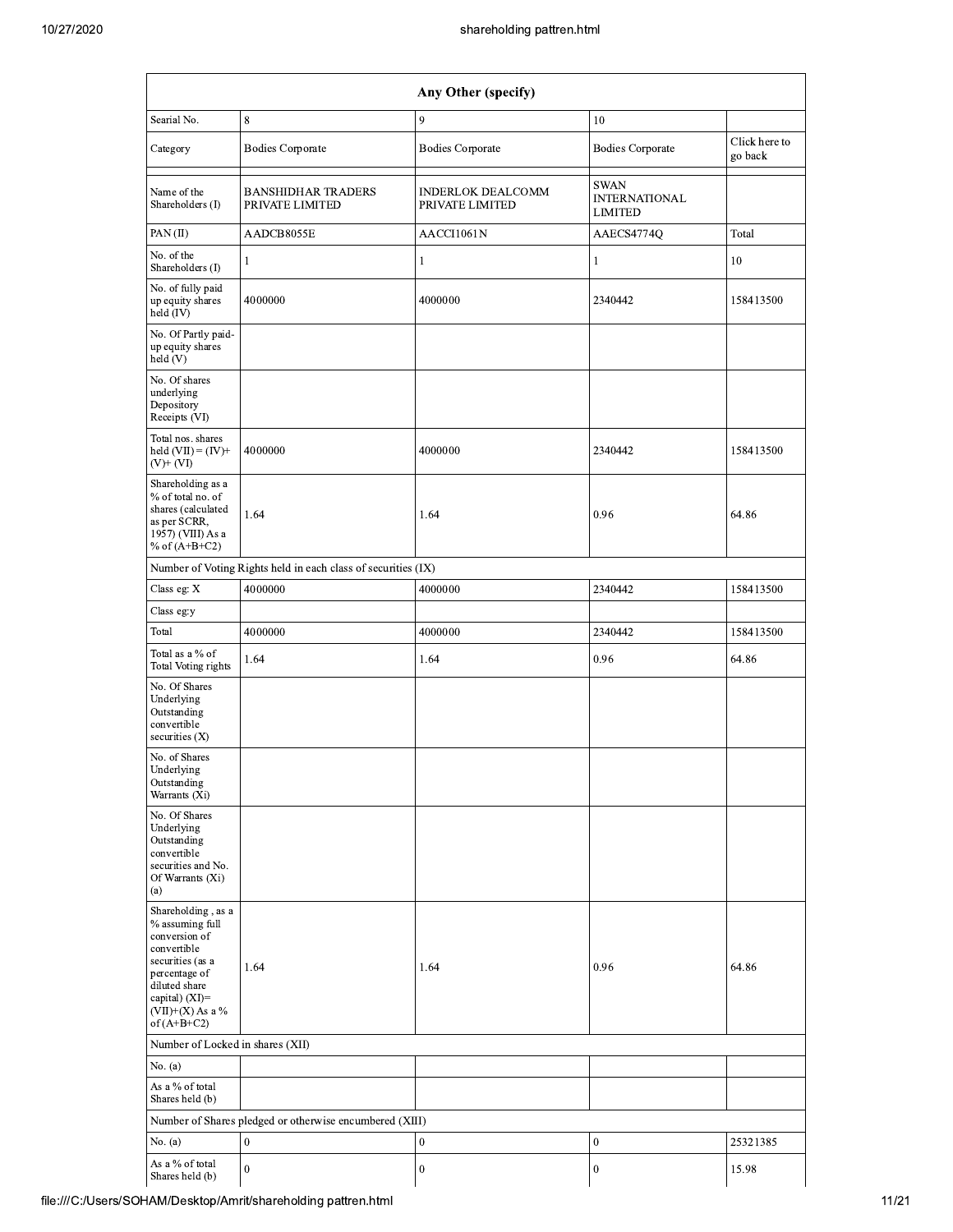| Number of equity<br>shares held in<br>dematerialized<br>form $(XIV)$ | 4000000        | 4000000        | 2340442        | 158413500 |  |  |  |  |  |
|----------------------------------------------------------------------|----------------|----------------|----------------|-----------|--|--|--|--|--|
| Reason for not providing PAN                                         |                |                |                |           |  |  |  |  |  |
| Reason for not<br>providing PAN                                      |                |                |                |           |  |  |  |  |  |
| Shareholder type                                                     | Promoter Group | Promoter Group | Promoter Group |           |  |  |  |  |  |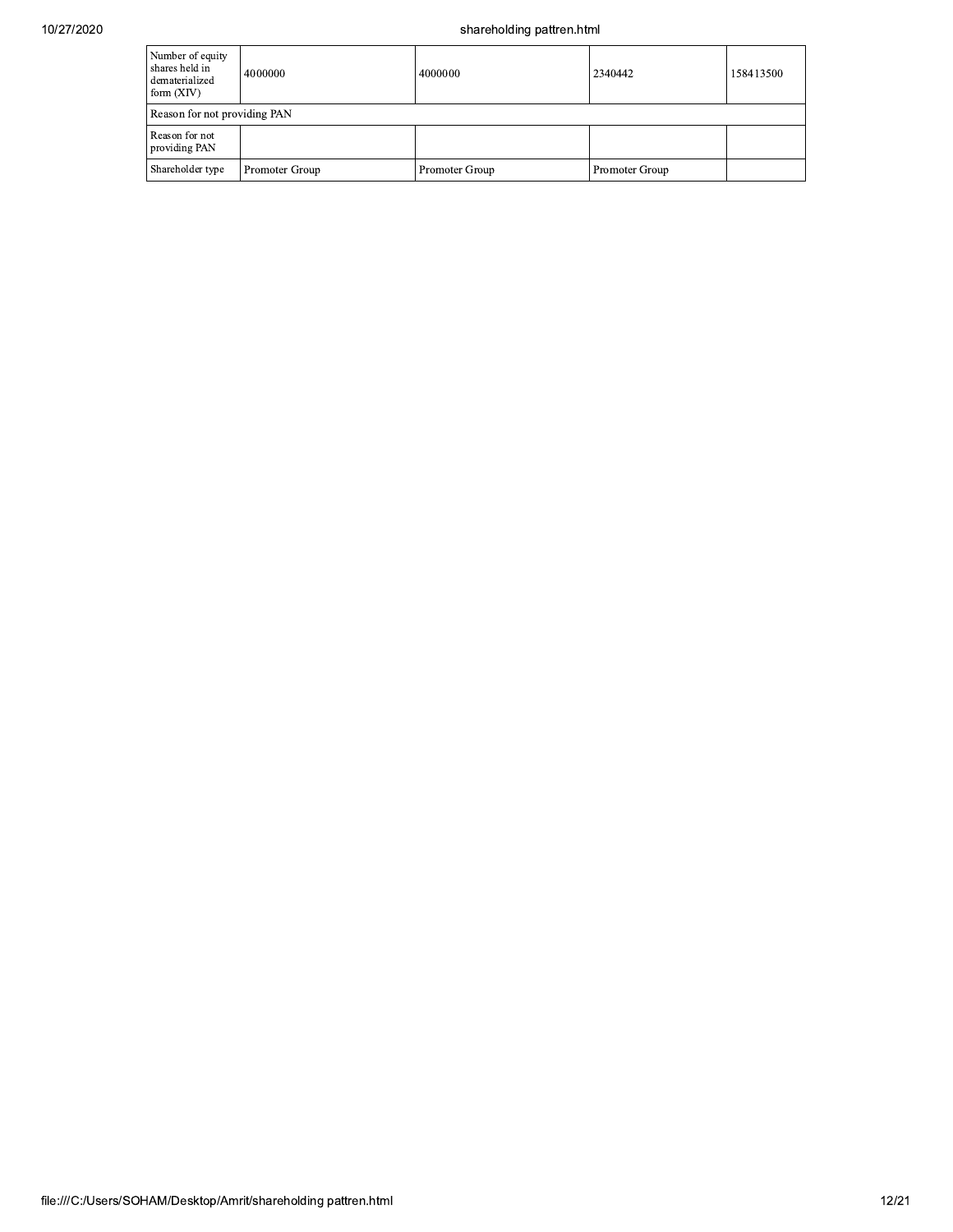|                                                                                                                                                                                      |                                   |                                                               | shareholding pattren.html            |                                              |                          |  |
|--------------------------------------------------------------------------------------------------------------------------------------------------------------------------------------|-----------------------------------|---------------------------------------------------------------|--------------------------------------|----------------------------------------------|--------------------------|--|
|                                                                                                                                                                                      |                                   |                                                               | <b>Foreign Portfolio Investors</b>   |                                              |                          |  |
| Searial No.                                                                                                                                                                          | $\mathbf{1}$                      | $\boldsymbol{2}$                                              | 3                                    | $\overline{4}$                               |                          |  |
| Name of the<br>Shareholders (I)                                                                                                                                                      | <b>ARES</b><br><b>DIVERSIFIED</b> | <b>ALBULA INVESTMENT</b><br><b>FUND LTD</b>                   | <b>HYPNOS FUND</b><br><b>LIMITED</b> | <b>EOS MULTI STRATEGY</b><br><b>FUND LTD</b> | Click here to<br>go back |  |
| PAN(II)                                                                                                                                                                              | AAHCA2144B                        | AAHCA3597Q                                                    | AACCH6785N                           | AADCE0686N                                   | Total                    |  |
| No. of fully paid<br>up equity shares<br>held (IV)                                                                                                                                   | 8190790<br>5060765                |                                                               | 3570408                              | 2905401                                      | 19727364                 |  |
| No. Of Partly paid-<br>up equity shares<br>held (V)                                                                                                                                  |                                   |                                                               |                                      |                                              |                          |  |
| No. Of shares<br>underlying<br>Depository<br>Receipts (VI)                                                                                                                           |                                   |                                                               |                                      |                                              |                          |  |
| Total nos. shares<br>held $(VII) = (IV) +$<br>$(V)+(VI)$                                                                                                                             | 8190790                           | 5060765                                                       | 3570408                              | 2905401                                      | 19727364                 |  |
| Shareholding as a<br>% of total no. of<br>shares (calculated<br>as per SCRR,<br>1957) (VIII) As a<br>% of $(A+B+C2)$                                                                 | 3.35                              | 2.07                                                          | 1.46                                 | 1.19                                         | 8.08                     |  |
|                                                                                                                                                                                      |                                   | Number of Voting Rights held in each class of securities (IX) |                                      |                                              |                          |  |
| Class eg: X                                                                                                                                                                          | 8190790                           | 5060765                                                       | 3570408                              | 2905401                                      | 19727364                 |  |
| Class eg:y                                                                                                                                                                           |                                   |                                                               |                                      |                                              |                          |  |
| Total                                                                                                                                                                                | 8190790                           | 5060765                                                       | 3570408                              | 2905401                                      | 19727364                 |  |
| Total as a % of<br><b>Total Voting rights</b>                                                                                                                                        | 3.35                              | 2.07                                                          | 1.46                                 | 1.19                                         | 8.08                     |  |
| No. Of Shares<br>Underlying<br>Outstanding<br>convertible<br>securities $(X)$                                                                                                        |                                   |                                                               |                                      |                                              |                          |  |
| No. of Shares<br>Underlying<br>Outstanding<br>Warrants (Xi)                                                                                                                          |                                   |                                                               |                                      |                                              |                          |  |
| No. Of Shares<br>Underlying<br>Outstanding<br>convertible<br>securities and No.<br>Of Warrants (Xi)<br>(a)                                                                           |                                   |                                                               |                                      |                                              |                          |  |
| Shareholding, as a<br>% assuming full<br>conversion of<br>convertible<br>securities (as a<br>percentage of<br>diluted share<br>capital) (XI)=<br>$(VII)+(X)$ As a %<br>of $(A+B+C2)$ | 3.35                              | 2.07                                                          | 1.46                                 | 1.19                                         | 8.08                     |  |
| Number of Locked in shares (XII)                                                                                                                                                     |                                   |                                                               |                                      |                                              |                          |  |
| No. (a)                                                                                                                                                                              |                                   |                                                               |                                      |                                              |                          |  |
| As a % of total<br>Shares held (b)                                                                                                                                                   |                                   |                                                               |                                      |                                              |                          |  |
| Number of equity<br>shares held in<br>dematerialized<br>form (XIV)                                                                                                                   | 8190790                           | 5060765                                                       | 3570408                              | 2905401                                      | 19727364                 |  |
| Reason for not providing PAN                                                                                                                                                         |                                   |                                                               |                                      |                                              |                          |  |
| Reason for not<br>providing PAN                                                                                                                                                      |                                   |                                                               |                                      |                                              |                          |  |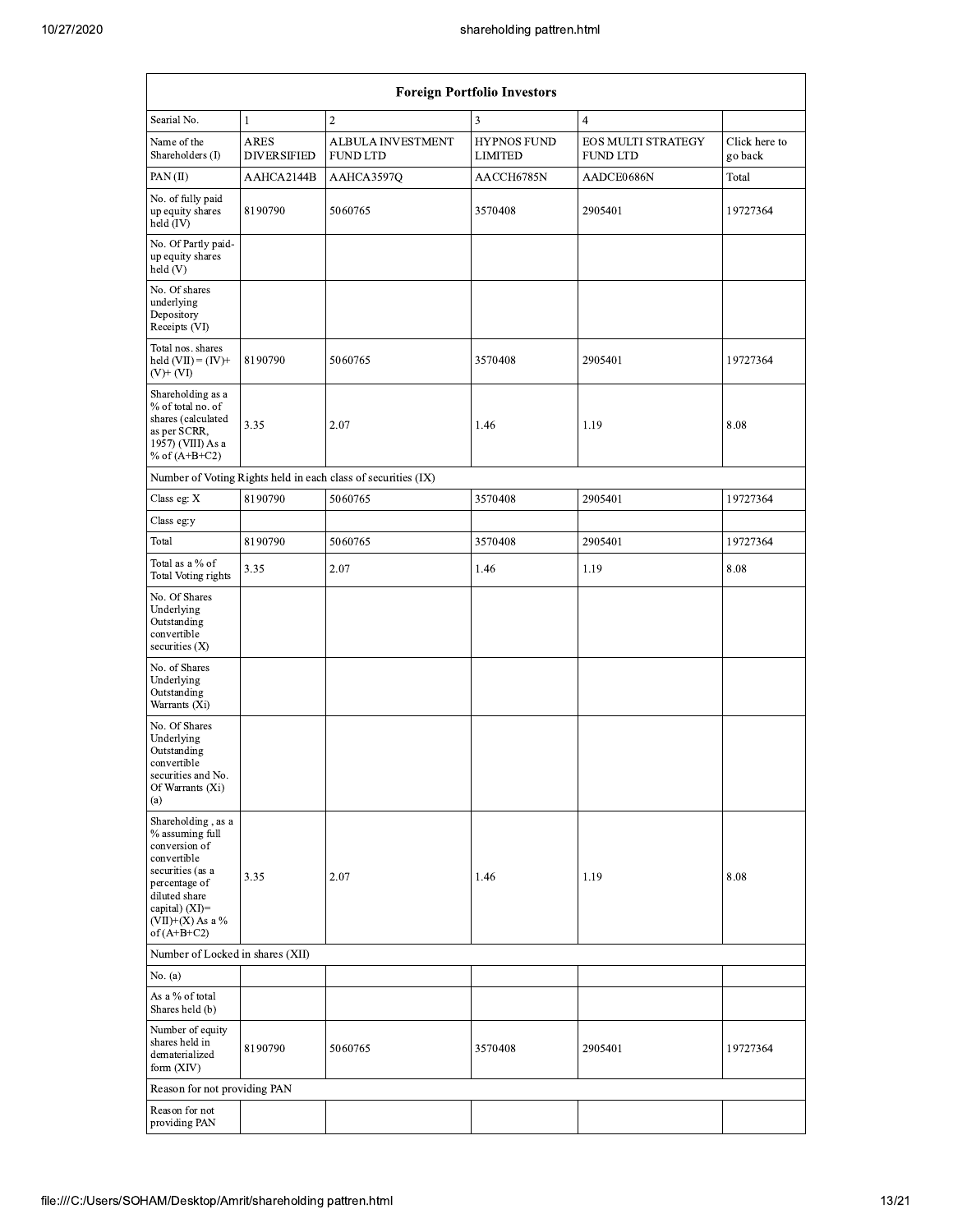|                                                                                                                                                                                      | shareholding pattren.html                                     |                       |  |  |  |
|--------------------------------------------------------------------------------------------------------------------------------------------------------------------------------------|---------------------------------------------------------------|-----------------------|--|--|--|
|                                                                                                                                                                                      | <b>Insurance Companies</b>                                    |                       |  |  |  |
| Searial No.                                                                                                                                                                          | $\mathbf{1}$                                                  |                       |  |  |  |
| Name of the<br>Shareholders (I)                                                                                                                                                      | LIFE INSURANCE CORPORATION OF INDIA                           | Click here to go back |  |  |  |
| PAN(II)                                                                                                                                                                              | AAACL0582H                                                    | Total                 |  |  |  |
| No. of fully paid<br>up equity shares<br>held $(IV)$                                                                                                                                 | 8828904                                                       | 8828904               |  |  |  |
| No. Of Partly paid-<br>up equity shares<br>held (V)                                                                                                                                  |                                                               |                       |  |  |  |
| No. Of shares<br>underlying<br>Depository<br>Receipts (VI)                                                                                                                           |                                                               |                       |  |  |  |
| Total nos. shares<br>held $(VII) = (IV) +$<br>$(V)$ + $(VI)$                                                                                                                         | 8828904                                                       | 8828904               |  |  |  |
| Shareholding as a<br>% of total no. of<br>shares (calculated<br>as per SCRR,<br>1957) (VIII) As a<br>% of $(A+B+C2)$                                                                 | 3.61                                                          | 3.61                  |  |  |  |
|                                                                                                                                                                                      | Number of Voting Rights held in each class of securities (IX) |                       |  |  |  |
| Class eg: X                                                                                                                                                                          | 8828904                                                       | 8828904               |  |  |  |
| Class eg:y                                                                                                                                                                           |                                                               |                       |  |  |  |
| Total                                                                                                                                                                                | 8828904                                                       | 8828904               |  |  |  |
| Total as a % of<br><b>Total Voting rights</b>                                                                                                                                        | 3.61                                                          | 3.61                  |  |  |  |
| No. Of Shares<br>Underlying<br>Outstanding<br>convertible<br>securities $(X)$                                                                                                        |                                                               |                       |  |  |  |
| No. of Shares<br>Underlying<br>Outstanding<br>Warrants (Xi)                                                                                                                          |                                                               |                       |  |  |  |
| No. Of Shares<br>Underlying<br>Outstanding<br>convertible<br>securities and No.<br>Of Warrants (Xi)<br>(a)                                                                           |                                                               |                       |  |  |  |
| Shareholding, as a<br>% assuming full<br>conversion of<br>convertible<br>securities (as a<br>percentage of<br>diluted share<br>capital) (XI)=<br>$(VII)+(X)$ As a %<br>of $(A+B+C2)$ | 3.61                                                          | 3.61                  |  |  |  |
| Number of Locked in shares (XII)                                                                                                                                                     |                                                               |                       |  |  |  |
| No. (a)                                                                                                                                                                              |                                                               |                       |  |  |  |
| As a $\%$ of total<br>Shares held (b)                                                                                                                                                |                                                               |                       |  |  |  |
| Number of equity<br>shares held in<br>dematerialized<br>form (XIV)                                                                                                                   | 8828904                                                       | 8828904               |  |  |  |
| Reason for not providing PAN                                                                                                                                                         |                                                               |                       |  |  |  |
| Reason for not<br>providing PAN                                                                                                                                                      |                                                               |                       |  |  |  |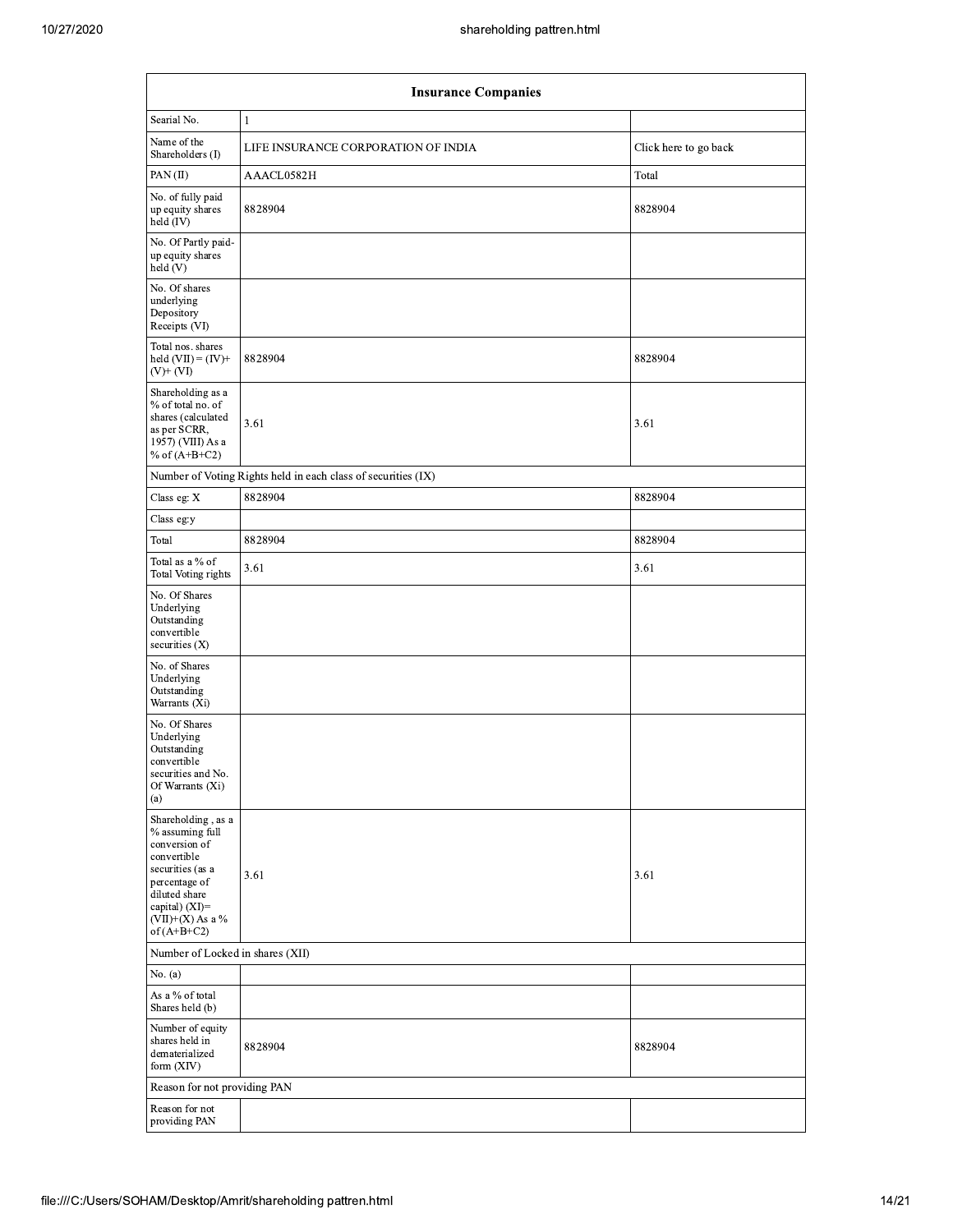|                                                                                                                                                                                      |             |                                                               |          |                            | shareholding pattren.html                                             |                                                                        |                                                                       |
|--------------------------------------------------------------------------------------------------------------------------------------------------------------------------------------|-------------|---------------------------------------------------------------|----------|----------------------------|-----------------------------------------------------------------------|------------------------------------------------------------------------|-----------------------------------------------------------------------|
|                                                                                                                                                                                      |             |                                                               |          | Any Other (specify)        |                                                                       |                                                                        |                                                                       |
| Searial No.                                                                                                                                                                          | 1           | $\mathbf{2}$                                                  | 3        | $\overline{4}$             | 5                                                                     | 6                                                                      | $\overline{7}$                                                        |
| Category                                                                                                                                                                             | <b>IEPF</b> | Unclaimed or<br>Suspense or Escrow<br>Account                 | LLP      | <b>Bodies</b><br>Corporate | <b>Bodies Corporate</b>                                               | <b>Bodies Corporate</b>                                                | <b>Bodies Corporate</b>                                               |
| Category / More<br>than 1 percentage                                                                                                                                                 | Category    | Category                                                      | Category | Category                   | More than 1<br>percentage of<br>shareholding                          | More than 1<br>percentage of<br>shareholding                           | More than 1<br>percentage of<br>shareholding                          |
| Name of the<br>Shareholders (I)                                                                                                                                                      |             |                                                               |          |                            | <b>KASTURI</b><br><b>VINTRADE</b><br><b>PRIVATE</b><br><b>LIMITED</b> | <b>TIRUPATI</b><br><b>AGENCIES</b><br><b>PRIVATE</b><br><b>LIMITED</b> | <b>NEEDFUL</b><br><b>DEALCOMM</b><br><b>PRIVATE</b><br><b>LIMITED</b> |
| PAN(II)                                                                                                                                                                              |             |                                                               |          |                            | AADCK7022Q                                                            | AAACT3169Q                                                             | AADCN5282H                                                            |
| No. of the<br>Shareholders (I)                                                                                                                                                       | 1           | 1                                                             | 5        | 89                         | 1                                                                     | -1                                                                     | 1                                                                     |
| No. of fully paid<br>up equity shares<br>held $(IV)$                                                                                                                                 | 568294      | 55300                                                         | 453973   | 27140544                   | 9466221                                                               | 7695000                                                                | 4099000                                                               |
| No. Of Partly paid-<br>up equity shares<br>held(V)                                                                                                                                   |             |                                                               |          |                            |                                                                       |                                                                        |                                                                       |
| No. Of shares<br>underlying<br>Depository<br>Receipts (VI)                                                                                                                           |             |                                                               |          |                            |                                                                       |                                                                        |                                                                       |
| Total nos. shares<br>held $(VII) = (IV) +$<br>(V)+ (VI)                                                                                                                              | 568294      | 55300                                                         | 453973   | 27140544                   | 9466221                                                               | 7695000                                                                | 4099000                                                               |
| Shareholding as a<br>% of total no. of<br>shares (calculated<br>as per SCRR,<br>1957) (VIII) As a<br>% of $(A+B+C2)$                                                                 | 0.23        | 0.02                                                          | 0.19     | 11.11                      | 3.88                                                                  | 3.15                                                                   | 1.68                                                                  |
|                                                                                                                                                                                      |             | Number of Voting Rights held in each class of securities (IX) |          |                            |                                                                       |                                                                        |                                                                       |
| Class eg: X                                                                                                                                                                          | 568294      | 55300                                                         | 453973   | 27140544 9466221           |                                                                       | 7695000                                                                | 4099000                                                               |
| Class eg:y                                                                                                                                                                           |             |                                                               |          |                            |                                                                       |                                                                        |                                                                       |
| Total                                                                                                                                                                                | 568294      | 55300                                                         | 453973   | 27140544                   | 9466221                                                               | 7695000                                                                | 4099000                                                               |
| Total as a % of<br><b>Total Voting rights</b>                                                                                                                                        | 0.23        | 0.02                                                          | 0.19     | 11.11                      | 3.88                                                                  | 3.15                                                                   | 1.68                                                                  |
| No. Of Shares<br>Underlying<br>Outstanding<br>convertible<br>securities (X)                                                                                                          |             |                                                               |          |                            |                                                                       |                                                                        |                                                                       |
| No. of Shares<br>Underlying<br>Outstanding<br>Warrants (Xi)                                                                                                                          |             |                                                               |          |                            |                                                                       |                                                                        |                                                                       |
| No. Of Shares<br>Underlying<br>Outstanding<br>convertible<br>securities and No.<br>Of Warrants (Xi)<br>(a)                                                                           |             |                                                               |          |                            |                                                                       |                                                                        |                                                                       |
| Shareholding, as a<br>% assuming full<br>conversion of<br>convertible<br>securities (as a<br>percentage of<br>diluted share<br>capital) (XI)=<br>$(VII)+(X)$ As a %<br>of $(A+B+C2)$ | 0.23        | 0.02                                                          | 0.19     | 11.11                      | 3.88                                                                  | 3.15                                                                   | 1.68                                                                  |
| Number of Locked in shares (XII)                                                                                                                                                     |             |                                                               |          |                            |                                                                       |                                                                        |                                                                       |
| No. (a)                                                                                                                                                                              |             |                                                               |          |                            |                                                                       |                                                                        |                                                                       |
| As a % of total<br>Shares held (b)                                                                                                                                                   |             |                                                               |          |                            |                                                                       |                                                                        |                                                                       |
|                                                                                                                                                                                      |             |                                                               |          |                            |                                                                       |                                                                        |                                                                       |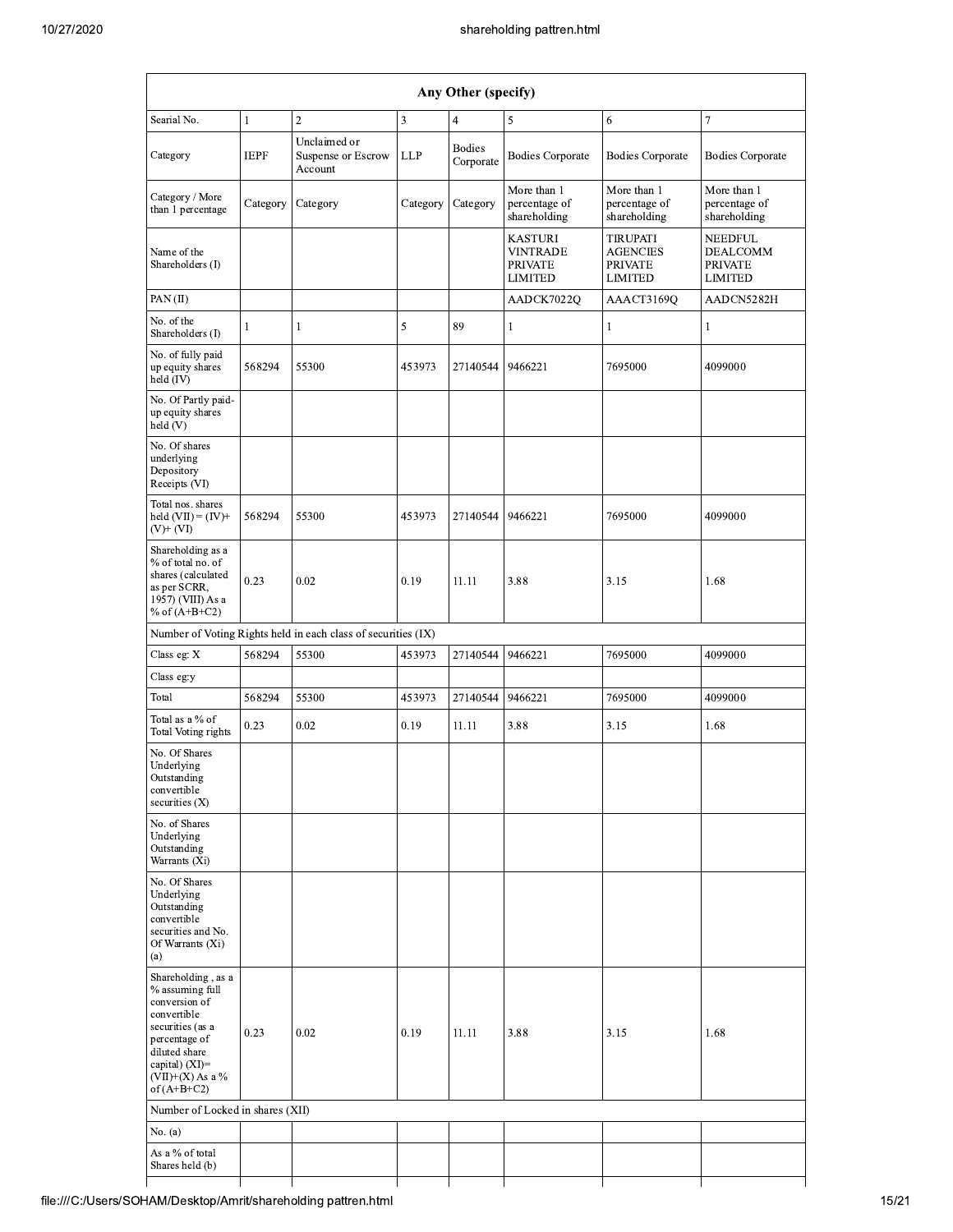## shareholding pattren.html

| Number of equity<br>shares held in<br>dematerialized<br>form $(XIV)$ | 568294 | 10 | 453973 | 27070044 9466221 | 7695000 | 4099000 |
|----------------------------------------------------------------------|--------|----|--------|------------------|---------|---------|
| Reason for not providing PAN                                         |        |    |        |                  |         |         |
| Reason for not<br>providing PAN                                      |        |    |        |                  |         |         |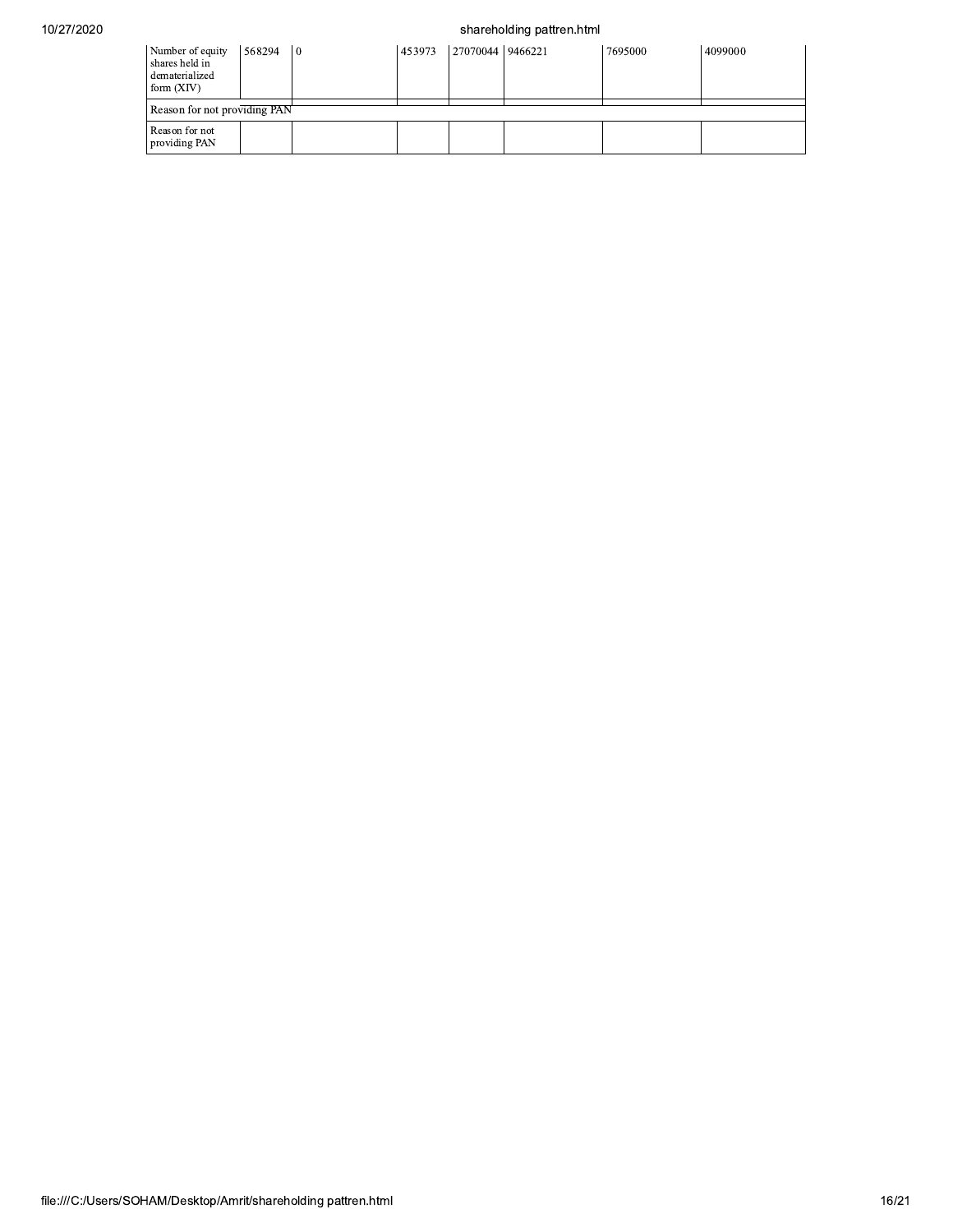|                                                                                                                                                                                         |                                                                 |                     | shareholding pattren.html    |                    |                                              |                |          |  |  |  |  |  |
|-----------------------------------------------------------------------------------------------------------------------------------------------------------------------------------------|-----------------------------------------------------------------|---------------------|------------------------------|--------------------|----------------------------------------------|----------------|----------|--|--|--|--|--|
| Any Other (specify)                                                                                                                                                                     |                                                                 |                     |                              |                    |                                              |                |          |  |  |  |  |  |
| Searial No.                                                                                                                                                                             | 8                                                               | 9                   | 10                           | 11                 | 12                                           | 13             | 14       |  |  |  |  |  |
| Category                                                                                                                                                                                | <b>Bodies Corporate</b>                                         | Clearing<br>Members | Non-Resident<br>Indian (NRI) | Others             | Others                                       | Trusts         | HUF      |  |  |  |  |  |
| Category / More<br>than 1 percentage                                                                                                                                                    | More than 1 percentage of<br>shareholding                       | Category            | Category                     | Category           | More than 1<br>percentage of<br>shareholding | Category       | Category |  |  |  |  |  |
| Name of the<br>Shareholders (I)                                                                                                                                                         | <b>SURYAKANCHAN</b><br><b>VINIMAY PRIVATE</b><br><b>LIMITED</b> |                     |                              | Foreign<br>Company | 2I CAPITAL PCC                               |                |          |  |  |  |  |  |
| PAN(II)                                                                                                                                                                                 | AANCS1976K                                                      |                     |                              |                    | AAACZ2718B                                   |                |          |  |  |  |  |  |
| No. of the<br>Shareholders (I)                                                                                                                                                          | 1                                                               | 58                  | 97                           | 1                  | 1                                            | $\mathfrak{Z}$ | 163      |  |  |  |  |  |
| No. of fully paid<br>up equity shares<br>held (IV)                                                                                                                                      | 3490075                                                         | 157431              | 119596                       | 23077000           | 23077000                                     | 1900           | 242731   |  |  |  |  |  |
| No. Of Partly paid-<br>up equity shares<br>held (V)                                                                                                                                     |                                                                 |                     |                              |                    |                                              |                |          |  |  |  |  |  |
| No. Of shares<br>underlying<br>Depository<br>Receipts (VI)                                                                                                                              |                                                                 |                     |                              |                    |                                              |                |          |  |  |  |  |  |
| Total nos. shares<br>held $(VII) = (IV) +$<br>(V)+ (VI)                                                                                                                                 | 3490075                                                         | 157431              | 119596                       | 23077000           | 23077000                                     | 1900           | 242731   |  |  |  |  |  |
| Shareholding as a<br>% of total no. of<br>shares (calculated<br>as per SCRR,<br>1957) (VIII) As a<br>% of $(A+B+C2)$                                                                    | 1.43                                                            | 0.06                | 0.05                         | 9.45               | 9.45                                         | $\mathbf{0}$   | 0.1      |  |  |  |  |  |
|                                                                                                                                                                                         | Number of Voting Rights held in each class of securities (IX)   |                     |                              |                    |                                              |                |          |  |  |  |  |  |
| Class eg: X                                                                                                                                                                             | 3490075                                                         | 157431              | 119596                       | 23077000           | 23077000                                     | 1900           | 242731   |  |  |  |  |  |
| Class eg:y                                                                                                                                                                              |                                                                 |                     |                              |                    |                                              |                |          |  |  |  |  |  |
| Total                                                                                                                                                                                   | 3490075                                                         | 157431              | 119596                       | 23077000           | 23077000                                     | 1900           | 242731   |  |  |  |  |  |
| Total as a % of<br><b>Total Voting rights</b>                                                                                                                                           | 1.43                                                            | 0.06                | 0.05                         | 9.45               | 9.45                                         | $\mathbf{0}$   | 0.1      |  |  |  |  |  |
| No. Of Shares<br>Underlying<br>Outstanding<br>convertible<br>securities (X)                                                                                                             |                                                                 |                     |                              |                    |                                              |                |          |  |  |  |  |  |
| No. of Shares<br>Underlying<br>Outstanding<br>Warrants (Xi)                                                                                                                             |                                                                 |                     |                              |                    |                                              |                |          |  |  |  |  |  |
| No. Of Shares<br>Underlying<br>Outstanding<br>convertible<br>securities and No.<br>Of Warrants (Xi)<br>(a)                                                                              |                                                                 |                     |                              |                    |                                              |                |          |  |  |  |  |  |
| Shareholding, as a<br>% assuming full<br>conversion of<br>convertible<br>securities (as a<br>percentage of<br>diluted share<br>capital) $(XI)$ =<br>$(VII)+(X)$ As a %<br>of $(A+B+C2)$ | 1.43                                                            | 0.06                | 0.05                         | 9.45               | 9.45                                         | $\theta$       | 0.1      |  |  |  |  |  |
| Number of Locked in shares (XII)                                                                                                                                                        |                                                                 |                     |                              |                    |                                              |                |          |  |  |  |  |  |
| No. (a)                                                                                                                                                                                 |                                                                 |                     |                              |                    |                                              |                |          |  |  |  |  |  |
| As a % of total<br>Shares held (b)                                                                                                                                                      |                                                                 |                     |                              |                    |                                              |                |          |  |  |  |  |  |
| Number of equity<br>shares held in                                                                                                                                                      | 3490075                                                         | 157431              | 119596                       | 23077000           | 23077000                                     | 200            | 242731   |  |  |  |  |  |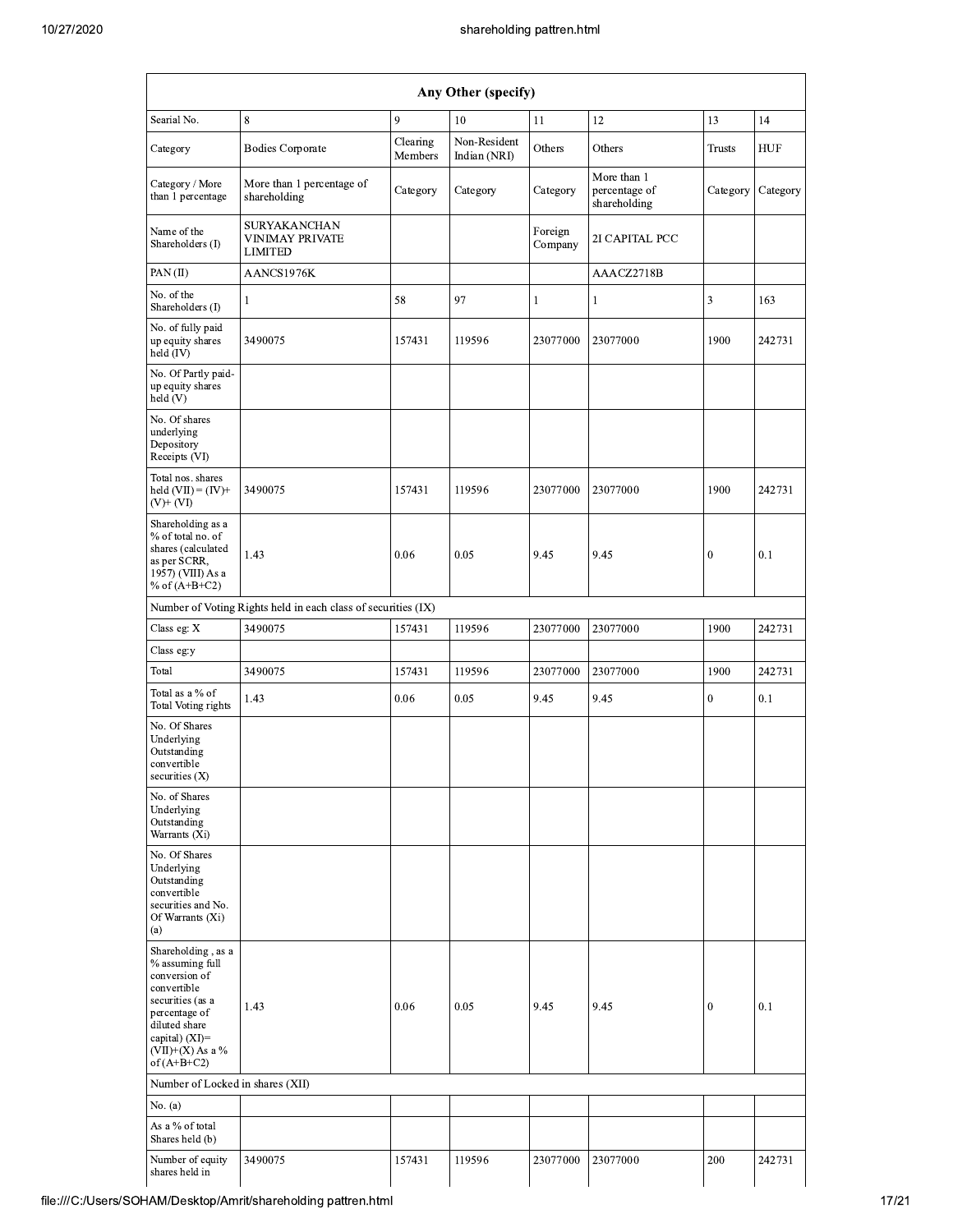| dematerialized<br>form $(XIV)$  |  |  |  |  |
|---------------------------------|--|--|--|--|
| Reason for not providing PAN    |  |  |  |  |
| Reason for not<br>providing PAN |  |  |  |  |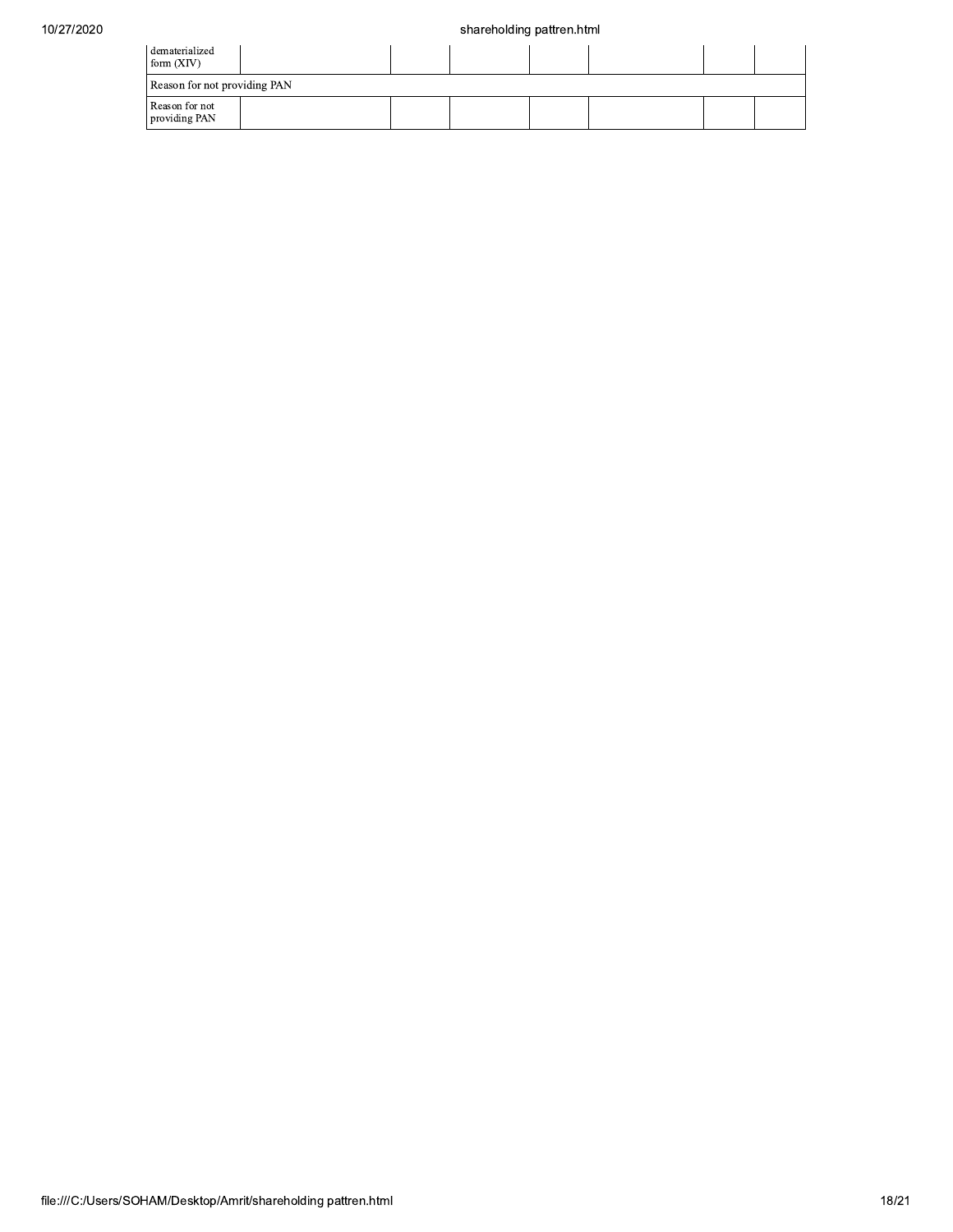|                                                                                                                                                                                      | Any Other (specify)                                           |
|--------------------------------------------------------------------------------------------------------------------------------------------------------------------------------------|---------------------------------------------------------------|
| Searial No.                                                                                                                                                                          |                                                               |
| Category                                                                                                                                                                             |                                                               |
| Category / More<br>than 1 percentage                                                                                                                                                 |                                                               |
| Name of the<br>Shareholders (I)                                                                                                                                                      | Click here to go back                                         |
| PAN(II)                                                                                                                                                                              | Total                                                         |
| No. of the<br>Shareholders (I)                                                                                                                                                       | 418                                                           |
| No. of fully paid<br>up equity shares<br>held $(IV)$                                                                                                                                 | 51816769                                                      |
| No. Of Partly paid-<br>up equity shares<br>held (V)                                                                                                                                  |                                                               |
| No. Of shares<br>underlying<br>Depository<br>Receipts (VI)                                                                                                                           |                                                               |
| Total nos. shares<br>held $(VII) = (IV) +$<br>$(V)+(VI)$                                                                                                                             | 51816769                                                      |
| Shareholding as a<br>% of total no. of<br>shares (calculated<br>as per SCRR,<br>1957) (VIII) As a<br>% of $(A+B+C2)$                                                                 | 21.21                                                         |
|                                                                                                                                                                                      | Number of Voting Rights held in each class of securities (IX) |
| Class eg: X                                                                                                                                                                          | 51816769                                                      |
| Class eg:y                                                                                                                                                                           |                                                               |
| Total                                                                                                                                                                                | 51816769                                                      |
| Total as a % of<br>Total Voting rights                                                                                                                                               | 21.21                                                         |
| No. Of Shares<br>Underlying<br>Outstanding<br>convertible<br>securities $(X)$                                                                                                        |                                                               |
| No. of Shares<br>Underlying<br>Outstanding<br>Warrants (Xi)                                                                                                                          |                                                               |
| No. Of Shares<br>Underlying<br>Outstanding<br>convertible<br>securities and No.<br>Of Warrants (Xi)<br>(a)                                                                           |                                                               |
| Shareholding, as a<br>% assuming full<br>conversion of<br>convertible<br>securities (as a<br>percentage of<br>diluted share<br>capital) (XI)=<br>$(VII)+(X)$ As a %<br>of $(A+B+C2)$ | 21.21                                                         |
| Number of Locked in shares (XII)                                                                                                                                                     |                                                               |
| No. $(a)$                                                                                                                                                                            |                                                               |
| As a % of total<br>Shares held (b)                                                                                                                                                   |                                                               |
| Number of equity<br>shares held in<br>dematerialized<br>form (XIV)                                                                                                                   | 51689269                                                      |
| Reason for not providing PAN                                                                                                                                                         |                                                               |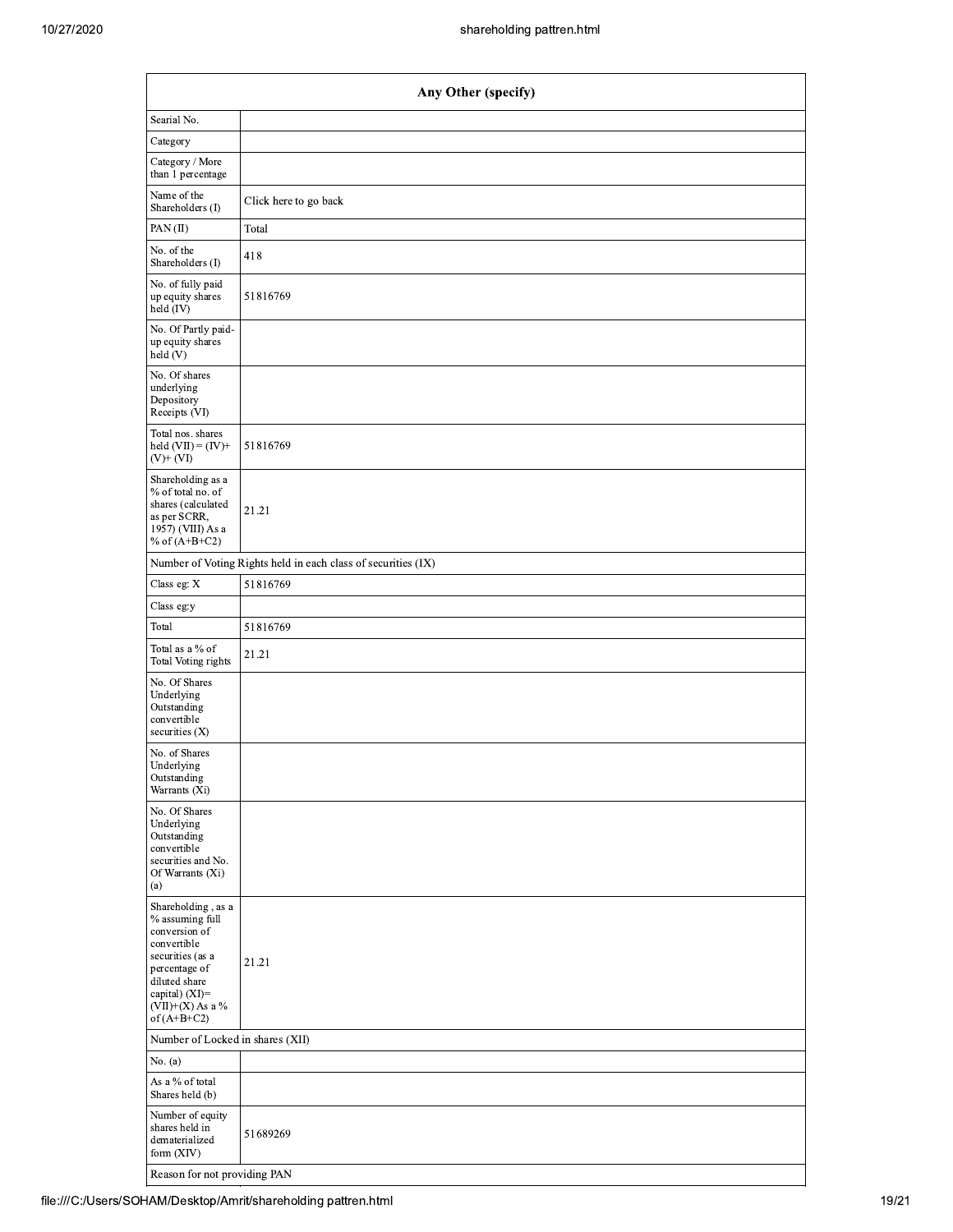Reason for not<br>providing PAN